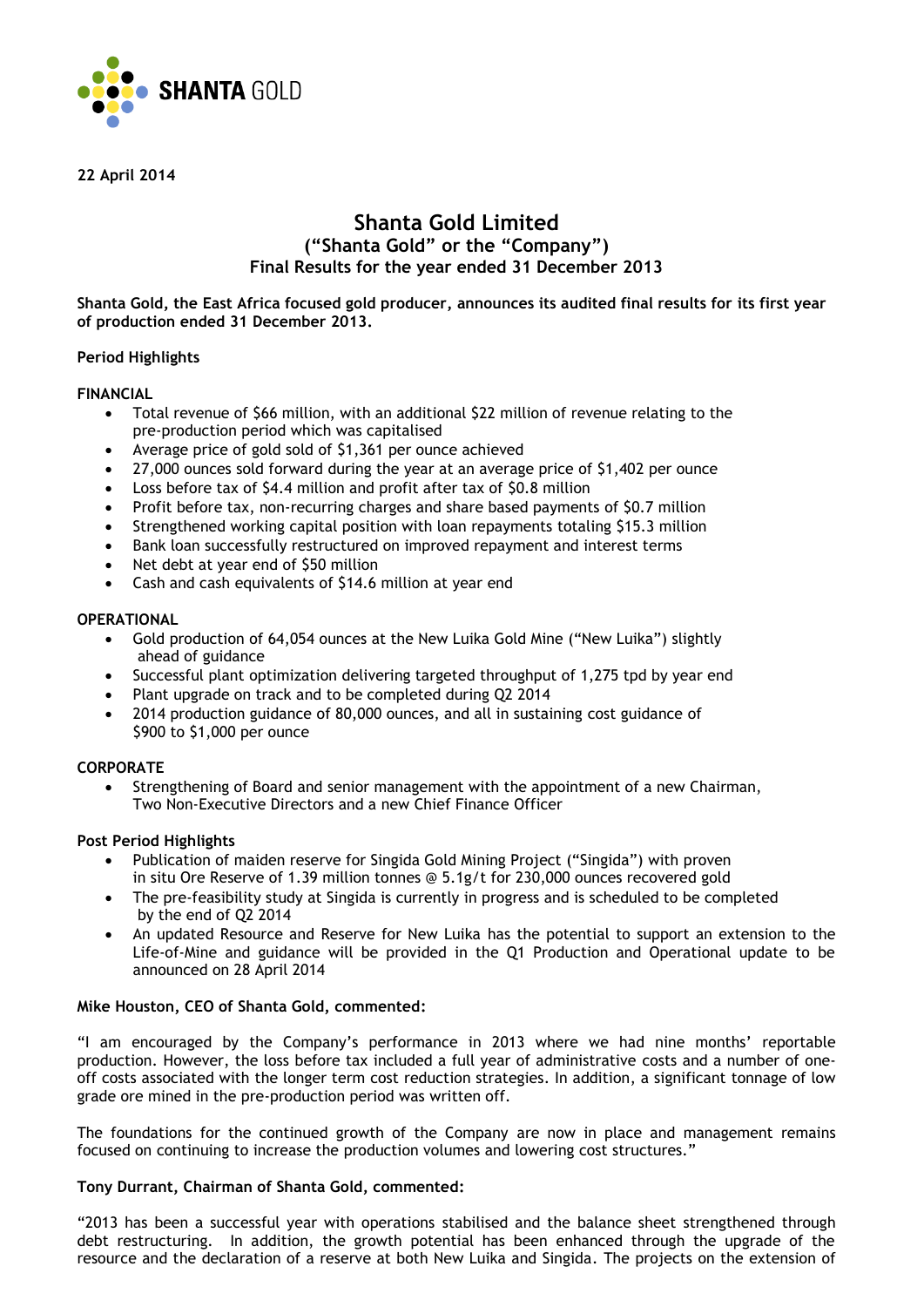

the life of mine at New Luika and the Singida mine development are at an advanced stage. The Board has been restructured and strengthened to reflect the requirements of an operating entity. The Company is at an exciting point in its development and I am confident that it is well positioned to meet the challenges that lie ahead."

## **Enquiries:**

**Shanta Gold Limited**  Tel: +255 (0) 22 2601 829 Mike Houston / Patrick Maseva-Shayawabaya

**Nominated Adviser and Joint Broker** Peel Hunt LLP Tel: + 44 (0)20 7418 8900 Matthew Armitt / Ross Allister

**Joint Broker** GMP Securities Europe LLP Tel: + 44 (0)20 7647 2800 Richard Greenfield / Alexandra Carse

**Financial Public Relations** FTI Consulting Oliver Winters / Sara Powel Tel: +44 20 7269 7100

## **Chairman's Address to Shareholders**

## **Dear Shareholder,**

I am pleased to present my first report as Chairman of your Company. I am particularly encouraged with your Company's first year of production which was slightly ahead of guidance and the operation is well set to achieve its 2014 objectives.

During the past year, Shanta Gold continued its efforts to cement its positive and supportive relationship with the local communities. Already, many of the Company's workers are drawn from the local communities and despite having to strictly manage cash resources; we have financed a number of projects in the health and educational spheres both at New Luika and Singida. A CSR strategy has been developed and its implementation from 2014 will see a further strengthening of relations with the local communities.

Relations between Shanta Gold and the Government of Tanzania remain good and your Board has had several positive interactions with this important stakeholder. I am also pleased to report that even in its first year of production, your Company is making a positive contribution to the economy of Tanzania. At the end of December 2013, Shanta Gold and its contractors employed 740 Tanzanians on a permanent basis. In addition, we have paid to the Tanzanian Government, in direct and indirect taxes (excluding VAT), US\$9.4 million in the year just ended.

### **Board of Directors**

The process of restructuring and strengthening of your Board to reflect the Company's transition from an exploration to a producing Company continued during the year with Robin Fryer and John Rickus joining as Non-Executive Directors. Rob recently retired after many years as a partner at Deloitte (USA) where he was Global Head of Mining whilst John was for many years a senior mining executive at Rio Tinto. We welcome Rob and John and look forward to their contributions to the Board's deliberations.

During the period, Edward Johnstone resigned from the Board and from his position as Chief Financial Officer. The Board extends its gratitude to Edward for his contribution to the Company and wishes him well for the future.

## **Investor Relations**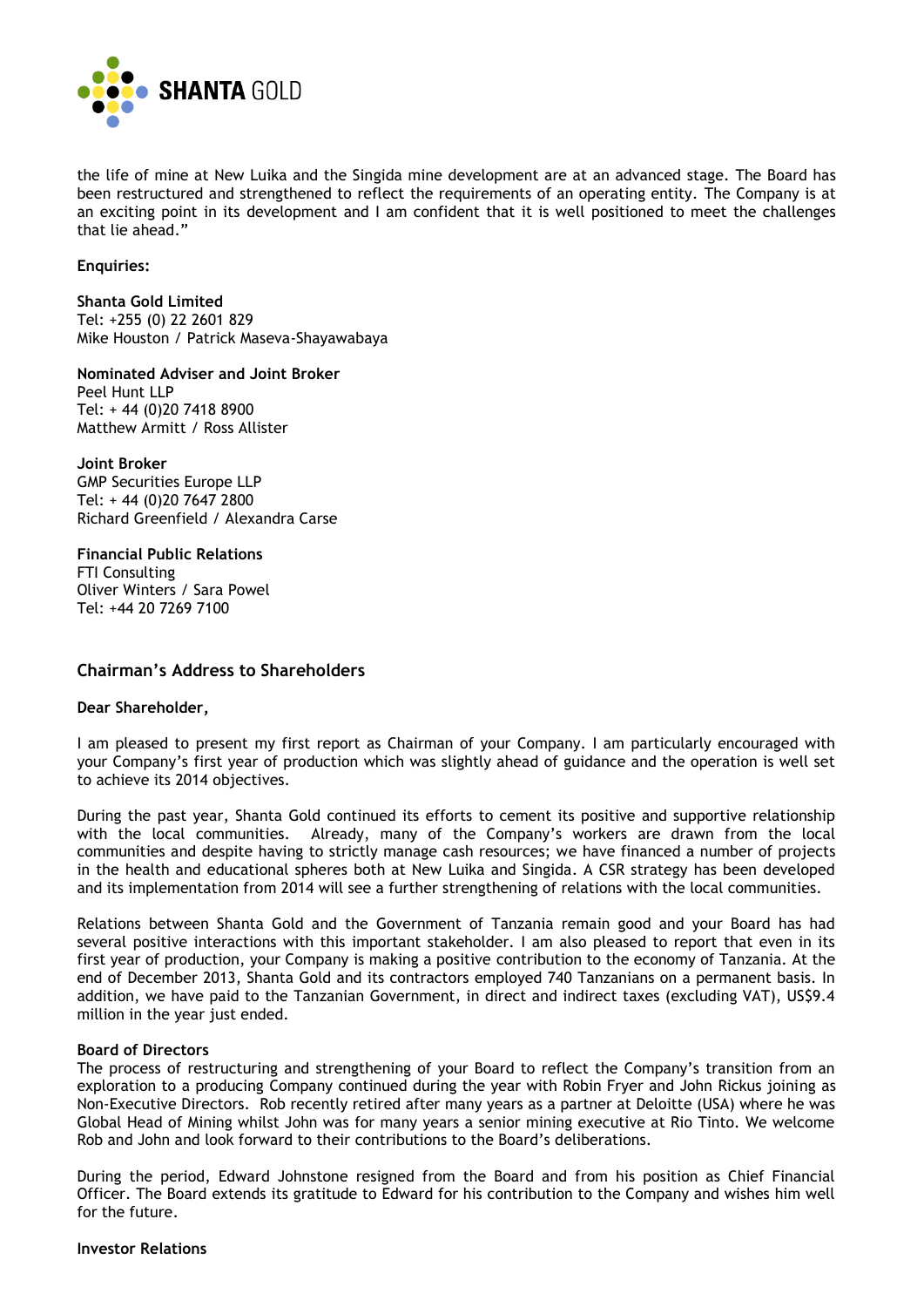

In keeping with the objective of keeping the market fully informed on developments, a number of roadshows were held during the past year with presentations to both shareholders and potential investors. It is pleasing that the support of existing shareholders has remained strong.

### **Appreciation**

Walton Imrie retired as Executive Chairman at the last AGM having led the Company since listing in 2005. The Board and shareholders are indebted to Walton for his leadership of the Company through the transitional period of exploration to development and production. We wish Walton well in his retirement.

On behalf of the Board, I would like to thank the management team and the rest of our employees for the hard work during the year. While there remain significant milestones still to be achieved in the coming 12 months and beyond, what has been accomplished thus far has set the platform for future growth.

Lastly, I would like to thank my fellow Directors for their support and wise counsel since my appointment.

**A P W Durrant** Chairman 22 April 2014

## **Chief Executive Officer's Review**

It gives me great pleasure to report on Shanta Gold's first full year of production. It was a year in which some important milestones were achieved and the foundations for the continued growth of the Company were laid.

|                          | Η1      | H <sub>2</sub> | 2013 Total |
|--------------------------|---------|----------------|------------|
| Tonnes ore milled        | 160,484 | 231,408        | 391,892    |
| Grade $(g/t)$            | 6.73    | 6.12           | 6.23       |
| Recovery (%)             | 86.5    | 88.7           | 87.9       |
| Gold produced (oz)       | 25,579  | 38,475         | 64,054     |
| Gold sold                | 23,842  | 38,035         | 61,877     |
| Price achieved (US\$/oz) | 1,523   | 1,343          | 1,409      |

#### **2013 Production Summary**

The past year could be broken into two distinct periods, the first half whereby the Company was obliged to right skill the operation, upgrade the crushing circuit with new and rented equipment, modify gold smelting activities and build up the necessary spares inventory to be able to run the plant at an economic level. During that period, to support cash flow initiatives, mining volumes were reduced and the large ore stocks, built up during the mine development period, were gradually reduced to more manageable levels to supplement the necessary feed to the plant.

In the second half of the year, the focus was on optimising gold production through increased mining activities and improving plant availability and efficiencies. There were significant improvements as can be seen by the 50% increase in gold production in the second half of the year.

Ore milled for the year was 391,892 tonnes at an average head grade of 6.23 g/t to produce 64,054 ounces of gold. Overall plant recovery was satisfactory at 87.9%; however, the net metal recovery suggests a buildup in the in-circuit which management believes is largely associated with our inability to move gold and silver through the Carbon in Leach process efficiently enough due to a bottleneck in the incinerating circuit.

During 2013, it was decided that a new crushing circuit and an electro-winning elution plant were critical to provide a robust life of mine plant that could deliver material improvements in recovery of both gold and silver and on an annualised basis, a 35% volume increase from the 2013 figure. The capacity of the new circuits will also allow the introduction of a third mill if the Company chooses to increase production in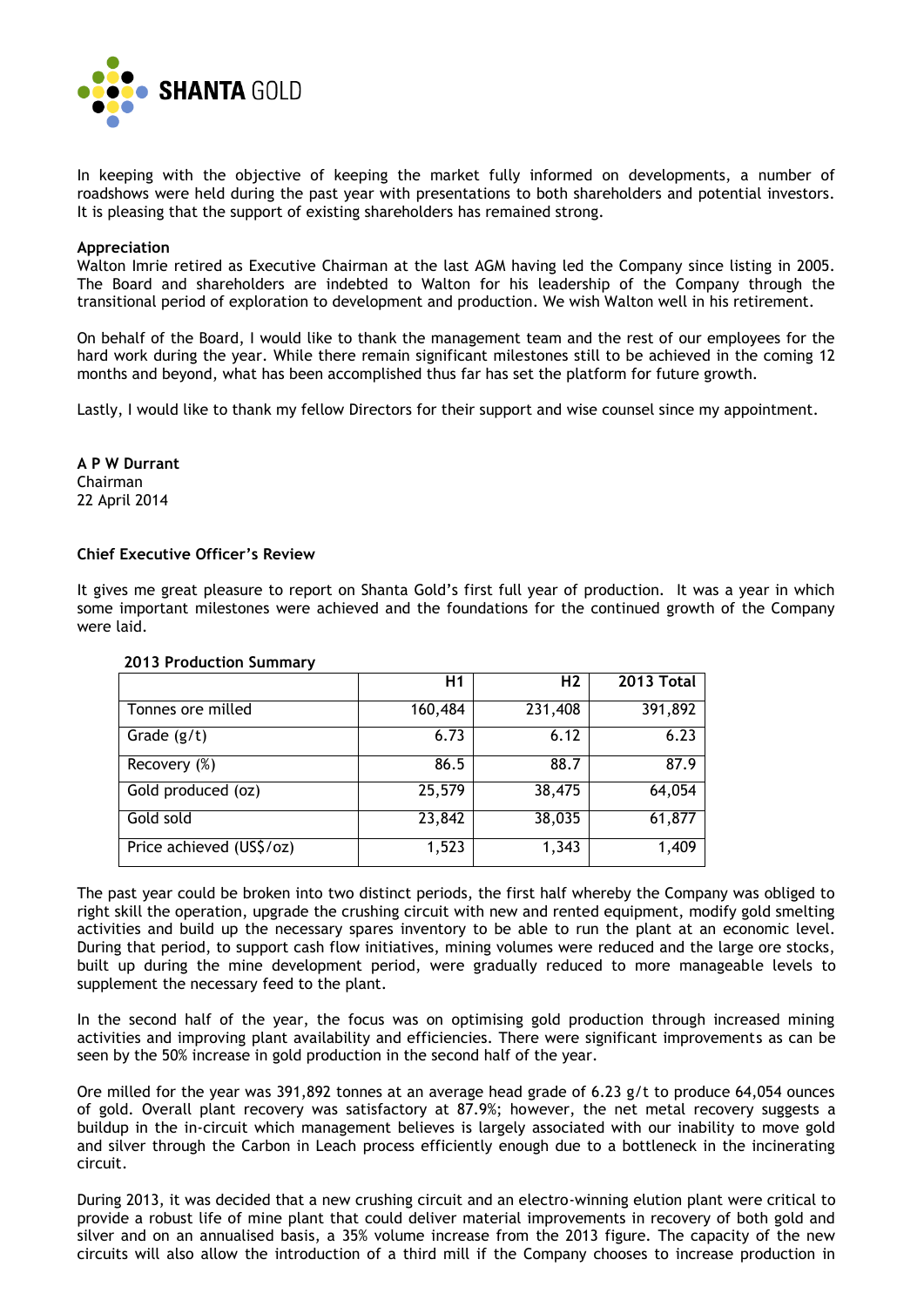

future. Good progress has been made on delivering these plant upgrades which are on track to be commissioned by the end of Q2 2014.

The one common theme throughout the past year was the review of the cost structures which included bringing in-house a number of operations considered core and the renegotiation of all major contracts. This will remain an ongoing exercise in 2014.

The Company released maiden reserve statements for both New Luika in October 2013 and Singida in February 2014.

The New Luika statement confirmed that there is a high grade five year mine life from 2014 within conservative economic parameters. The Company also announced a resource update following a drilling exercise at depth at both Bauhinia Creek and the adjoining Luika pit. The outcome was encouraging with an increase in the indicated resource and the results suggesting that underground mining opportunities potentially exist on both deposits.

As a result of the above, a project was initiated to review the total resource on the New Luika mining claims, where we currently have over 900,000 ounces in an indicated category at a 1 g/t cut-off, to establish what the most economic mining methods would be to exploit this resource and potentially extend the life of mine. We anticipate this exercise to be completed by end of Q2 2014.

The Singida maiden reserve statement proved that we have an attractive ore body that can be exploited initially through open cast mining at an average grade of 5.1 g/t with a five and half-year life at 40,000 ounces per annum which would be produced at a very competitive cost, free of overheads. The prefeasibility study on the Singida Project is currently in progress and is scheduled to be completed by end of Q2 2014. This ore body is open at depth and with additional evaluation work could provide an extension to the life of mine.

## **Projects**

The New Luika mine development and plant construction project was fully commissioned by 31 March 2013 at a total cost of US\$125 million. As a result of net revenue generated during the commissioning phase and also the transfer of stocks to inventory, in the net project cost was reduced by US\$37 million. Total new capital expenditure, for the year amounted to US\$6.3 million, most of which was on the new crusher and screening and elution/electro-winning plants.

The crusher and screening and elution/electro-winning plants are part of the on-going plant debottlenecking and efficiency improvement efforts as stated earlier. Delivery and installation of the units is currently in progress and both are scheduled to be operational from the beginning of the second half of 2014. We anticipate minimal disruption to current operations as we will be able to run the current crushing circuit and smelting facilities in parallel with the new equipment. The two projects are expected to cost US\$8 million. Vendor funding has been secured for US\$2.9 million of the crusher and screening plant cost at an all-in interest rate of 6% per annum repayable over five years.

Due to cash constraints during the mine development and plant construction phase, there remains a number of areas mainly in supportive infrastructure that under normal circumstances would have been completed as part of the main project. These include a more secure water supply, employee accommodation and warehouse facilities. This capital expenditure forecast at approximately US\$7 million, will be spent over the next two years.

#### **Exploration**

Exploration activities although partially curtailed as part of our cash preservation strategy in light of the volatile and declining gold price, had a successful year. On mine exploration included the successful drilling at depth at Bauhinia Creek and Luika and the off mine development of targets continued with 8,000 metres of reverse circulation drilling. The Company has established a number of potential targets within trucking distance of the current plant which we will continue to evaluate in 2014. In the Lupa goldfields there are large deposits of gravels which if correctly screened can be a low cost ore feed source.

To date the Company has not properly evaluated the full potential of this asset and brought economic volumes into the resource statement but this assessment is now underway.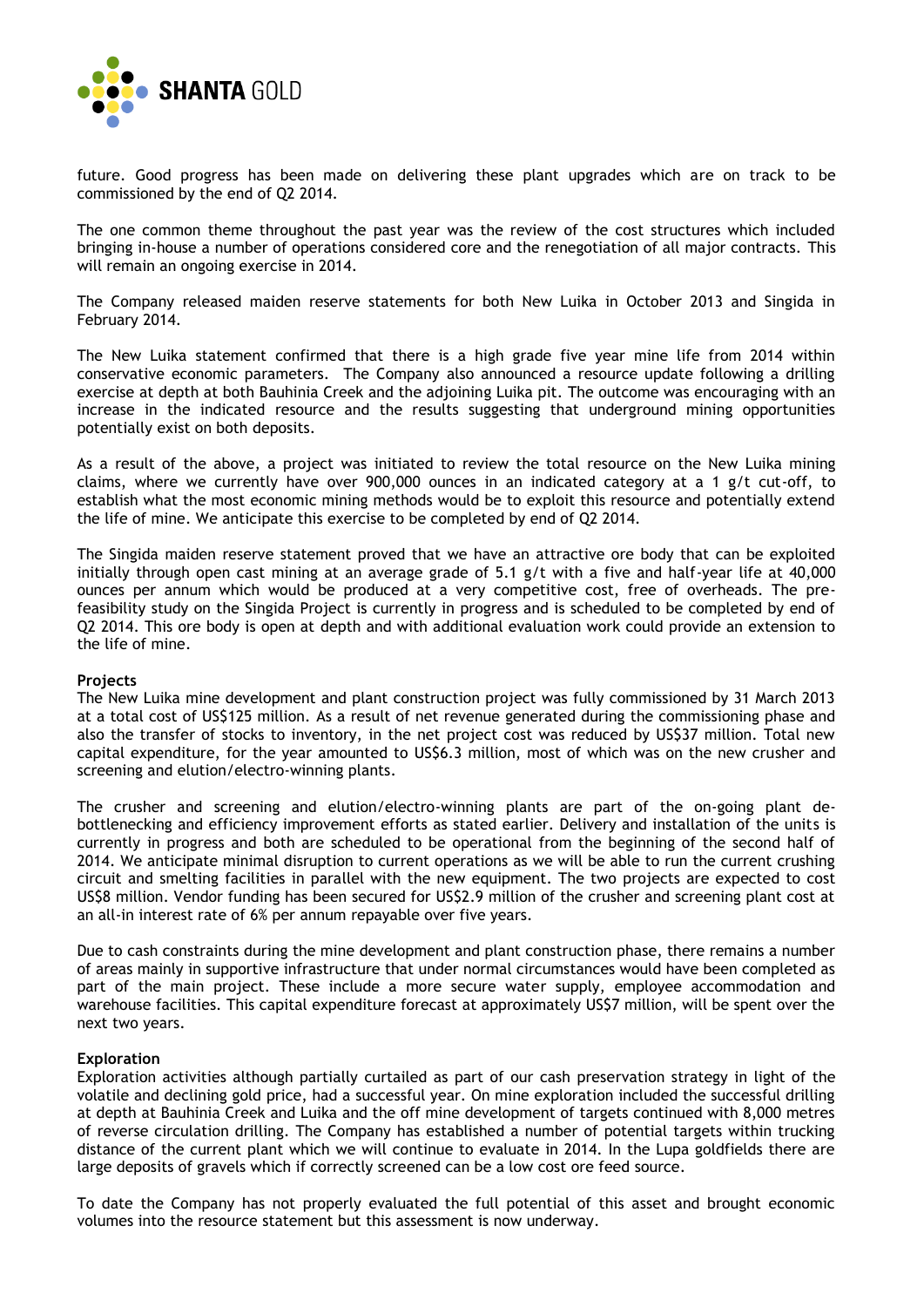

## **Finance**

As previously reported, for accounting purposes, commercial production at New Luika commenced on 1 April 2013. Therefore, whilst gold sales for the year totaled 61,877 ounces, 13,424 ounces were in respect of the pre-production period and thus of the total revenue for the year amounting to US\$88 million, US\$22 million relating to that period was capitalised. Revenue for the nine months to December 2013 amounting to US\$66 million was generated from 48,453 ounces at an average price of US\$1,361.

Gross profit for the year amounted to US\$12.2 million, giving a gross margin of 19% after low grade ore stocks valued at US\$3 million were written off. Whilst turnover and operating costs reported are in respect of the nine months from 1 April 2013, administration costs are for a full year and at US\$12.5 million were 58% up on prior year largely reflecting the impact on the overhead base of the Company now being in full production. In addition, one-off contract termination costs, share based employment costs and an exchange loss incurred in the year amounted to US\$2.8 million. Exploration expenditure at US\$2.9 million was 233% higher than 2012, as a result of exploration activities following on from the acquisition of Shield Resources.

A charge of US\$1.5 million was incurred on the termination of the Shield Joint Venture following the acquisition of Boulder Investments (Private) Limited in April 2013. In addition, a previously provided bad debt amounting to US\$1.7 million was reversed.

An operating loss of US\$3.2 million was incurred in the year, compared to a loss of US\$10.6 million for the previous year.

Revaluation of warrants accounted for as derivative financial liabilities resulted in a fair value gain of US\$6.0 million whilst total cost of borrowings in the year amounted to US\$7.2 million, giving a net finance expense of US\$1.2 million.

As a result of the above, a loss before tax of US\$4.4 million was recorded for the year, compared to a loss for the previous year of US\$14.7 million. The Group has accumulated tax losses brought forward from the development phase which will be offset against future profits and accordingly a deferred tax asset of US\$5.1 million has been recognised, resulting in a profit after tax of US\$0.8 million.

Non-current assets at year end amounted to US\$119.1 million, a 3.4% reduction from last year mainly as a result of the capitalisation of pre-production revenue, offset against the addition to intangible assets resulting from the acquisition of Shield Resources Limited. In line with the Company's transition from development to production, there was a significant investment in working capital during the year. Inventories of ore, gold, spares and consumables at year end amounted to US\$17 million.

Total borrowings at 31 December 2013 amounted to US\$64.3 million compared to US\$40 million at the end of the prior year. The increase reflects the higher bank borrowings after a new US\$30 million loan was secured from FBN Bank (UK) Ltd in January 2013 as well as US\$5.5 million payable as part of purchase consideration on the acquisition of Boulder Investments (Private) Limited. As previously reported, we restructured and consolidated our bank loans in August 2013, on improved interest and repayment terms. The interest rate on the loan was reduced to LIBOR plus 6.5% whilst the repayment period was extended from 12 months to 36 months from January 2014, after a 6 month repayment holiday. Total loan repayments in the year amounted to US\$15.3 million.

The loan restructuring and positive cash flows from operations resulted in the Company ending the year in a strong cash position of US\$14.6 million, up from US\$4.3 million last year. US\$3 million in respect of gold sold in December was received immediately after year end.

## **Hedging**

As reported last year, Shanta Gold has a forward sales contract in terms of which the Company can sell forward a maximum of 25,000 ounces of its production. During the year, a total of 27,000 ounces were sold forward at an average price of US\$1,402 and as at end of December 2013, 19,500 ounces had been sold forward at an average price US\$1,331. We will continue with a prudent hedging policy to protect cash flows especially in this time of price volatility whilst remaining cognisant of debt service commitments.

## **Community Social Responsibility**

In 2013, we undertook a baseline study of the requirements of the communities around Shanta operations from which a CSR strategy has been developed and will be implemented in 2014. We have meanwhile funded a number of health and education community projects.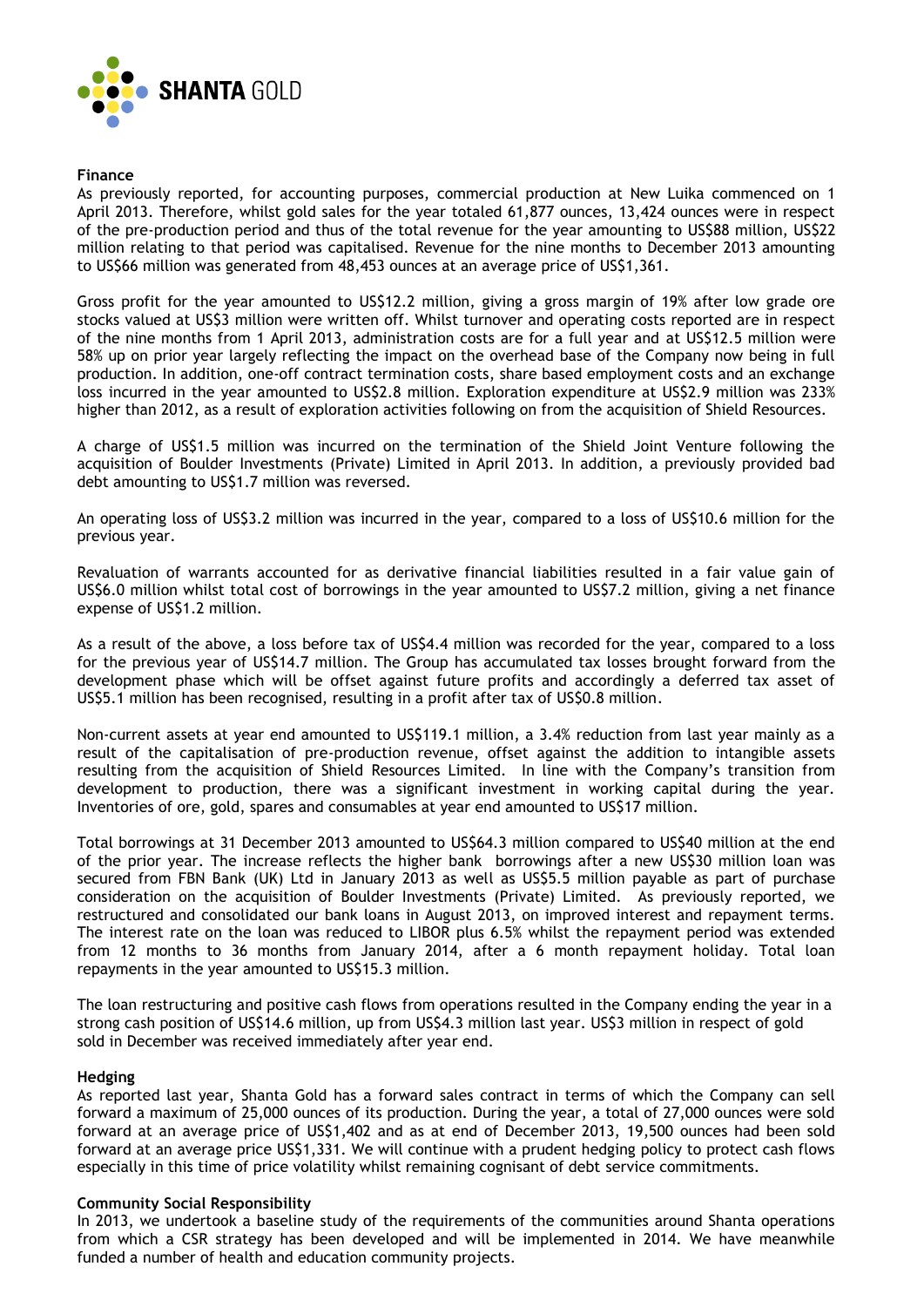

## **Outlook**

I am pleased with the progress that we made in the past year. The review of operations has unlocked operating and cost efficiencies that I am confident will enable Shanta Gold to meet the challenges of a difficult gold market as well as achieve the 2014 production and cost guidance.

In 2014, our focus will be on the following areas:

- Ongoing review of the cost structure both at New Luika and at a corporate level;
- Commissioning the crusher/screening and elution/electro-winning plants and realisation of the targeted volume and recovery uplifts;
- Complete evaluation work at New Luika with the aim of extending life of mine beyond five years;
- Complete the Singida Bankable Feasibility Study during Q2 2014;
- Review the long term water and power options;
- Roll out the CSR strategy.

## **Acknowledgement**

I would like to thank the Shanta Gold employees, contractors, advisors and the management team for their considerable efforts in making 2013 a successful year.

I would also like to give a special thanks to our principal financiers, FBN Bank for their on-going support and assisting in the restructuring of our debt facility.

I would like to thank both Walton and Tony and board members for their support and guidance during the year.

Last but not least, a special thanks to our shareholders for their patience and continued support.

**M J Houston** Chief Executive Officer 22 April 2014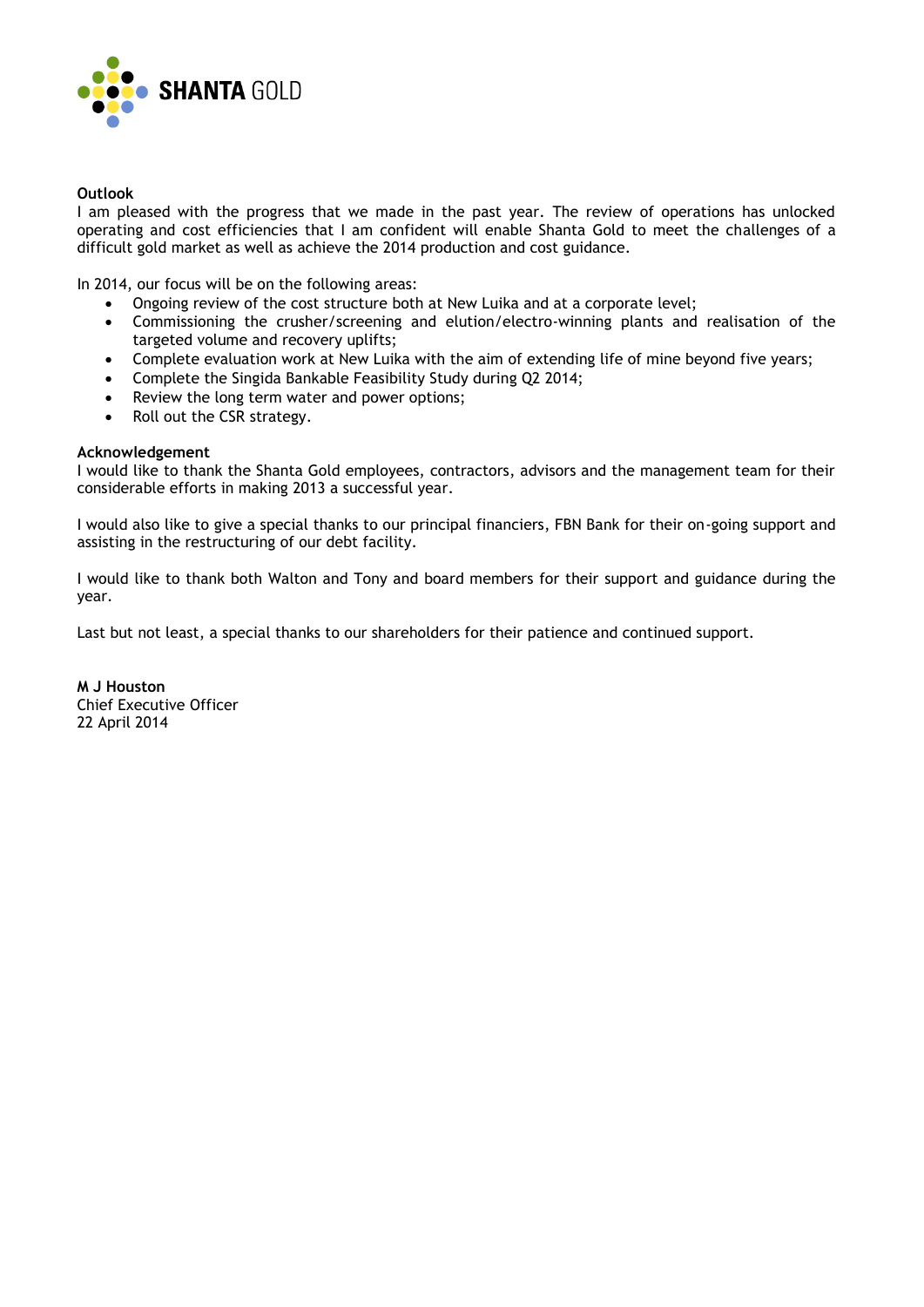

## **Consolidated income statement**

|                                                                                        |              | 31 December | Restated<br>31 December |
|----------------------------------------------------------------------------------------|--------------|-------------|-------------------------|
|                                                                                        |              | 2013        | 2012                    |
|                                                                                        | <b>Notes</b> | US\$'000    | US\$'000                |
| Revenue                                                                                |              | 65,989      |                         |
| Cost of Sales                                                                          |              | (53, 816)   |                         |
| <b>Gross Profit</b>                                                                    |              | 12,173      |                         |
| Administration expenses                                                                |              | (12, 525)   | (7, 890)                |
| Exploration and evaluation costs                                                       |              | (2,988)     | (897)                   |
| Loss on settlement of pre-existing relationship                                        | 9            | (1,500)     |                         |
| Reversal of provision for bad debts                                                    | 14           | 1,668       | (1,668)                 |
| Impairment of intangible assets                                                        | 9            |             | (189)                   |
| Operating loss                                                                         |              | (3, 172)    | (10, 644)               |
| Finance income                                                                         | 4            | 6,019       | 263                     |
| Finance expense                                                                        | 5            | (7, 213)    | (4, 366)                |
| Loss before taxation                                                                   | 6            | (4, 366)    | (14, 747)               |
| <b>Taxation</b>                                                                        |              | 5,125       |                         |
| Profit/(Loss_ for the year attributable to the equity<br>holders of the parent Company |              | 759         | (14, 747)               |
| Profit/(Loss) per share attributable to the equity<br>holders of the parent Company    |              |             |                         |
| Basic profit/(loss) per share (US\$ cents)                                             | 8            | 0.164       | (4.42)                  |
| Diluted profit/(loss) per share (US\$ cents)                                           | 8            | 0.163       | (4.42)                  |
|                                                                                        |              |             |                         |

## **Consolidated statement of comprehensive income**

|                                                                                                                               | 31December | 31 December |
|-------------------------------------------------------------------------------------------------------------------------------|------------|-------------|
|                                                                                                                               | 2013       | 2012        |
|                                                                                                                               | US\$'000   | US\$'000    |
| Profit / (loss) after taxation                                                                                                | 759        | (14, 747)   |
| Other comprehensive income:                                                                                                   |            |             |
| Exchange differences on translating foreign entities which<br>can subsequently be reclassified to profit or loss (see note 9) | 407        |             |
| Total comprehensive profit/(loss) attributable to the equity<br>shareholders of the parent                                    | 1,166      | (14, 747)   |

The profit/(loss) for the year and the total comprehensive loss for the year are attributable to the equity holders of the Parent Company. There are no non-controlling interests.

The items in the above statement are derived from continuing operations.

The accompanying notes form an integral part of these financial statements.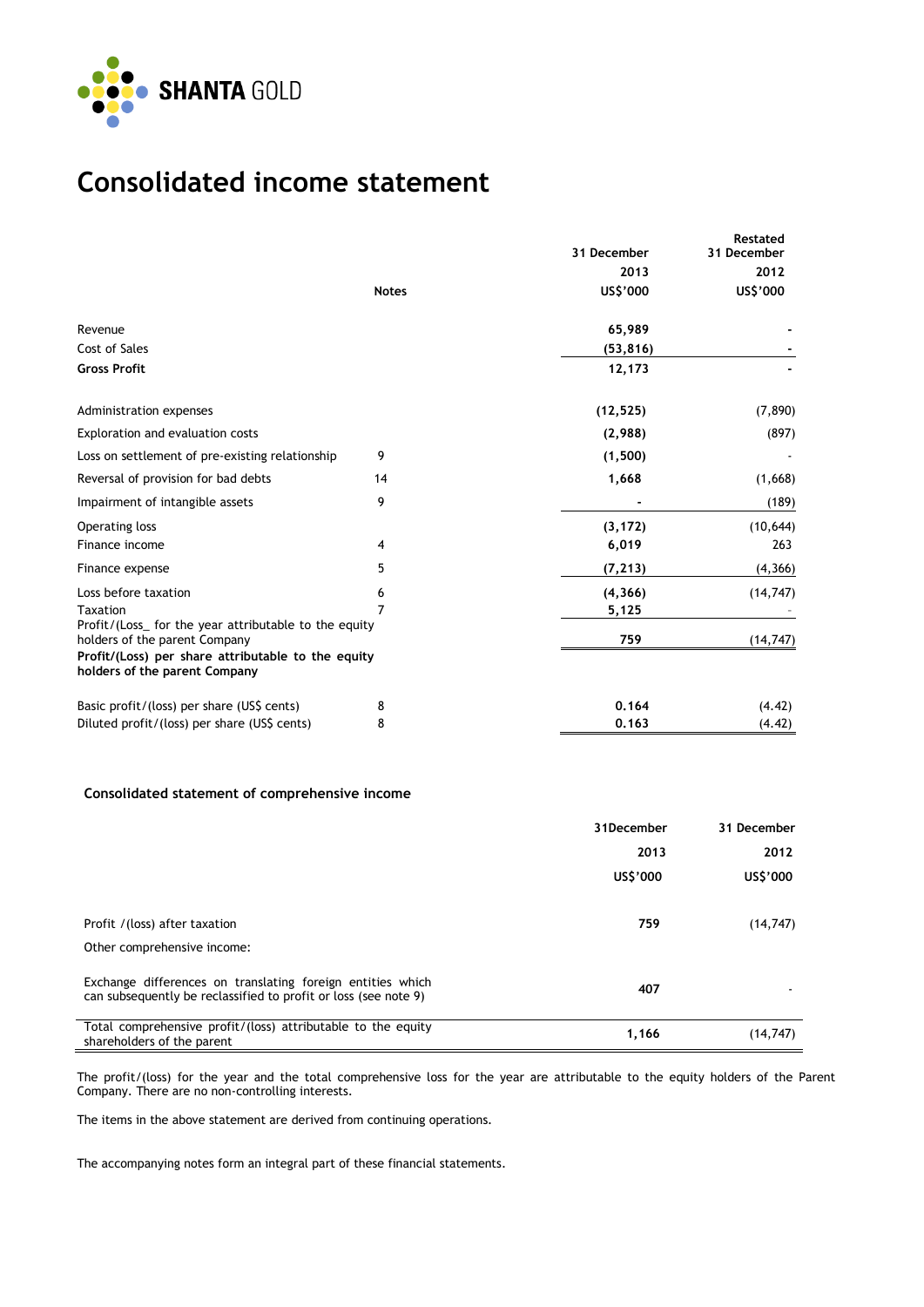

## **Consolidated statements of financial position**

|                                               |              | 31 December | 31 December |
|-----------------------------------------------|--------------|-------------|-------------|
|                                               |              | 2013        | 2012        |
|                                               | <b>Notes</b> | US\$'000    | US\$'000    |
| <b>ASSETS</b>                                 |              |             |             |
| Non-current assets                            |              |             |             |
| Intangible assets                             | 9            | 23,495      | 10,380      |
| Property, plant and equipment                 | 10           | 90,437      | 112,929     |
| Deferred tax asset                            | 7            | 5,125       |             |
| Total non-current assets                      |              | 119,057     | 123,309     |
| <b>Current assets</b>                         |              |             |             |
| Inventories                                   | 15           | 16,949      |             |
| Trade and other receivables                   | 13           | 8,334       | 8,643       |
| Restricted cash                               | 16           | 600         |             |
| Cash and cash equivalents                     |              | 14,638      | 4,277       |
| <b>Total current assets</b>                   |              | 40,521      | 12,920      |
|                                               |              |             |             |
| <b>TOTAL ASSETS</b>                           |              | 159,578     | 136,229     |
| <b>CAPITAL AND RESERVES</b>                   |              |             |             |
|                                               |              |             |             |
| Equity                                        | 22           | 76          | 75          |
| Share capital                                 |              | 132,797     | 132,139     |
| Share premium<br>Share option reserve         | 24           | 4,286       | 3,258       |
| Convertible loan note reserve                 |              | 5,374       | 5,374       |
| Shares to be issued                           |              |             | 293         |
| <b>Translation reserve</b>                    |              | 807         | 400         |
| Retained deficit                              |              | (60, 192)   | (61, 043)   |
| <b>TOTAL EQUITY</b>                           |              | 83,148      | 80,496      |
|                                               |              |             |             |
| <b>LIABILITIES</b><br>Non-current liabilities |              |             |             |
| Loans and other borrowings                    | 19           | 27,342      |             |
| Convertible loan notes                        | 20           | 20,240      | 18,637      |
| Provision for decommissioning                 | 21           | 5,825       | 4,129       |
| Provision for deferred taxation               | 9            | 5,197       |             |
| <b>Total non-current liabilities</b>          |              | 58,604      | 22,766      |
|                                               |              |             |             |
| <b>Current liabilities</b>                    |              |             |             |
| Loans payable to related parties              | 17           | 337         | 337         |
| Trade and other payables                      | 18           | 6,543       | 17,308      |
| Loans and other borrowings                    | 19           | 10,946      | 15,322      |
| <b>Total current liabilities</b>              |              | 17,826      | 32,967      |
| <b>Total equity and liabilities</b>           |              | 159,578     | 136,229     |

The financial statements were approved and authorised for issue by the board of Directors on 17 April 2014 and signed on its behalf by:

**Michael J Houston Anthony P W Durrant** Chief Executive Officer Chairman Chairman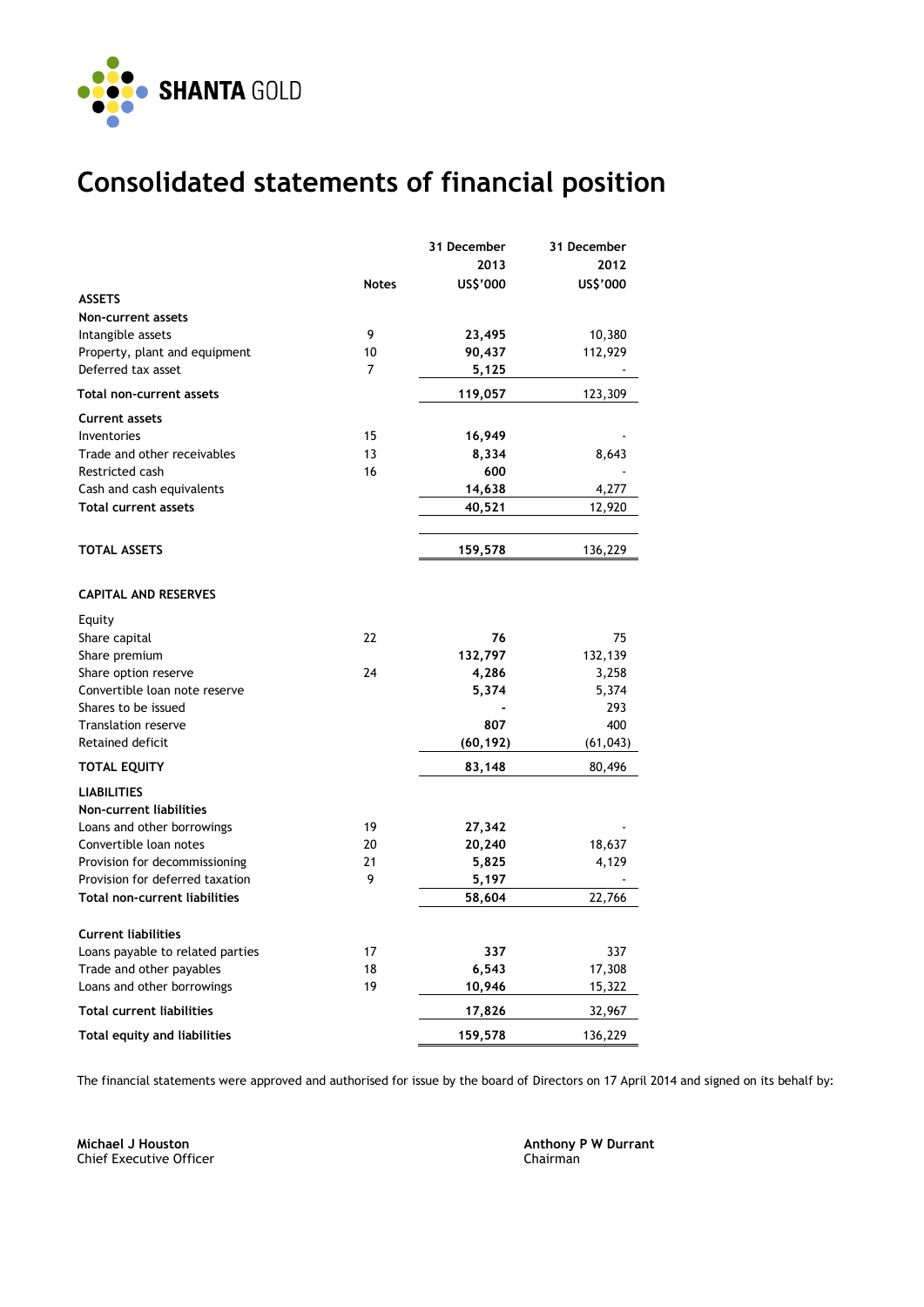

## **Consolidated statement of changes in equity**

|                                          | <b>Share</b><br>capital<br>US\$'000 | <b>Share</b><br>premium<br>US\$'000 | <b>Share</b><br>option<br>reserve<br>US\$'000 | Convertible<br>loan note<br>reserve<br>US\$'000 | Translation<br>reserve<br>US\$'000 | <b>Shares</b><br>to be<br>issued<br>US\$'000 | <b>Retained</b><br>deficit<br>US\$'000 | Total<br><b>Equity</b><br>US\$'000 |
|------------------------------------------|-------------------------------------|-------------------------------------|-----------------------------------------------|-------------------------------------------------|------------------------------------|----------------------------------------------|----------------------------------------|------------------------------------|
| Total equity<br>31 December 2011         | 45                                  | 81,029                              | 1,722                                         |                                                 | 400                                |                                              | (46, 296)                              | 36,900                             |
| Total comprehensive<br>loss for the year |                                     |                                     |                                               |                                                 |                                    |                                              | (14, 747)                              | (14, 747)                          |
| Share based payments                     |                                     |                                     | 1,536                                         |                                                 |                                    |                                              |                                        | 1,536                              |
| Shares issued for cash                   | 30                                  | 54,113                              |                                               |                                                 |                                    |                                              |                                        | 54,143                             |
| Share issue costs                        |                                     | (3,736)                             |                                               |                                                 |                                    |                                              |                                        | (3,736)                            |
| Shares to be issued                      |                                     |                                     |                                               |                                                 |                                    | 293                                          |                                        | 293                                |
| Warrants exercised                       |                                     | 733                                 |                                               |                                                 |                                    |                                              |                                        | 733                                |
| Convertible loan notes                   |                                     |                                     |                                               | 5,374                                           |                                    |                                              |                                        | 5,374                              |
| Total equity<br>31 December 2012         | 75                                  | 132,139                             | 3,258                                         | 5,374                                           | 400                                | 293                                          | (61, 043)                              | 80,496                             |
| Profit for the year                      |                                     |                                     |                                               |                                                 |                                    |                                              | 759                                    | 759                                |
| Comprehensive income for the year        |                                     |                                     |                                               |                                                 | 407                                |                                              | $\sim$                                 | 407                                |
| Total comprehensive profit for year      |                                     |                                     |                                               |                                                 | 407                                | $\blacksquare$                               | 759                                    | 1,166                              |
| Share based payments                     |                                     |                                     | 1,426                                         |                                                 |                                    |                                              | ۰                                      | 1,426                              |
| Shares issued                            |                                     | 658                                 | (306)                                         |                                                 |                                    | (293)                                        |                                        | 60                                 |
| Lapsed options                           |                                     |                                     | (92)                                          |                                                 |                                    |                                              | 92                                     |                                    |
| <b>Total equity</b><br>31 December 2013  | 76                                  | 132,797                             | 4,286                                         | 5,374                                           | 807                                | ۰                                            | (60, 192)                              | 83,148                             |

The nature and purpose of each reserve within Shareholders' equity is described as follows:

**Reserve Communist Reserve Share capital Communist Communist Persons Amount Subscribed for share Share Share Share Share Share Share Share Share Share Share Share Share Share Share Share Share Share Share Share Share Share** Amount subscribed for share capital at nominal value Share premium Share premium Amount subscribed for share capital in excess of nominal value<br>Share Option reserve Share Cumulative fair value of options charged to the statement of Cumulative fair value of options charged to the statement of comprehensive income net of transfers to the profit and loss reserve on exercised and cancelled/lapsed options

Convertible loan note reserve Equity element of convertible loan note.<br>Translation reserve Cumulative gains and losses on transl

Cumulative gains and losses on translating the net assets of overseas operations to the presentation currency

Shares to be issued **Nominal value of share capital and premium** on shares to be issued<br>Retained deficit **Retained** cumulative net gains and losses recognised in the consolidated s Cumulative net gains and losses recognised in the consolidated statement of comprehensive income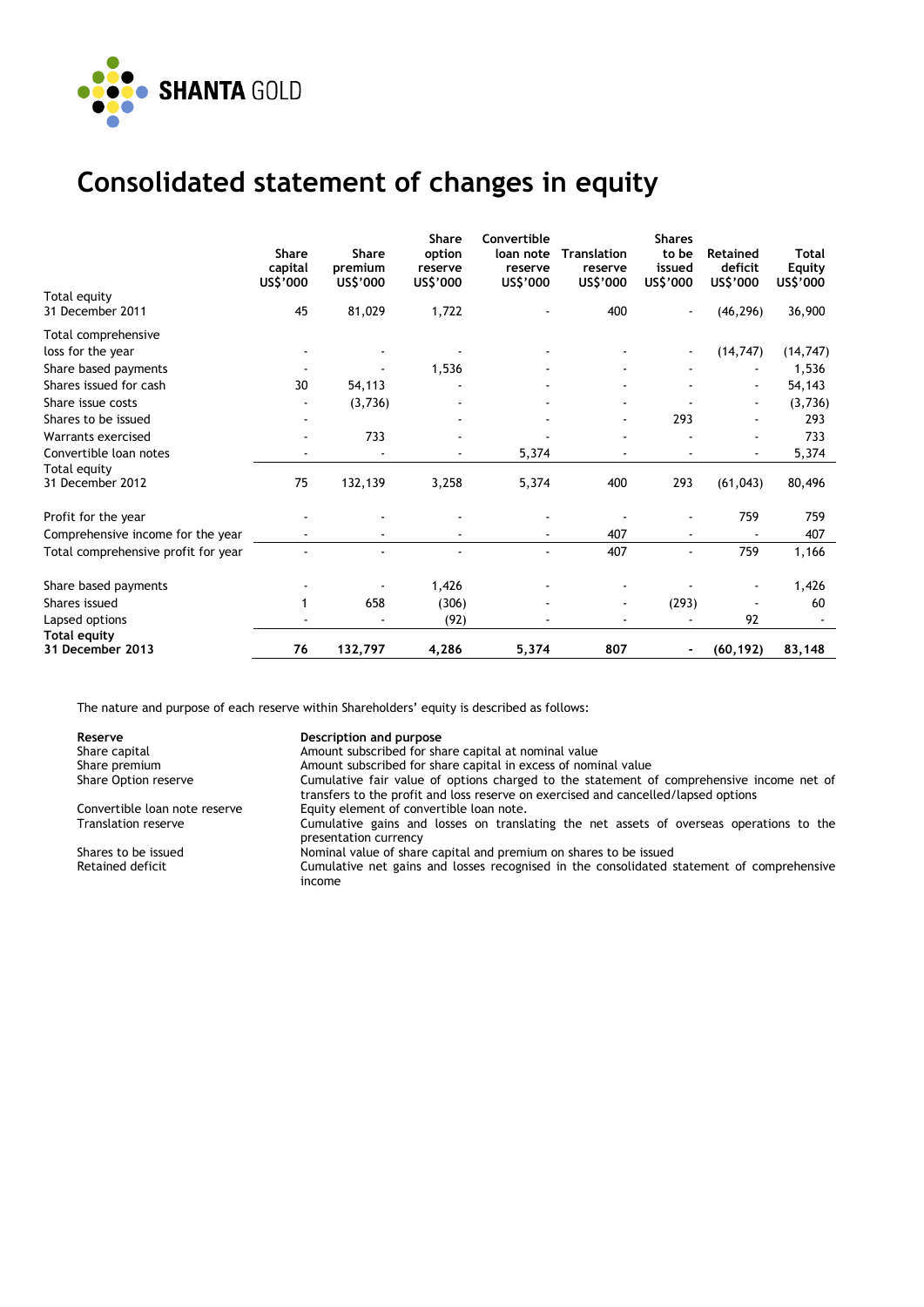

# **Consolidated statement of cash flows**

|                                                                                            |              | 31 December | Restated<br>31 December |
|--------------------------------------------------------------------------------------------|--------------|-------------|-------------------------|
|                                                                                            |              | 2013        | 2012                    |
|                                                                                            | <b>Notes</b> | US\$'000    | US\$'000                |
| Net cash flows used in operating activities                                                | 25           | 19,529      | (4, 330)                |
| <b>Investing activities</b>                                                                |              |             |                         |
| Purchase of intangible assets                                                              |              | (62)        | (43)                    |
| Purchase of plant and equipment                                                            |              | (10, 185)   | (1, 171)                |
| Asset under construction                                                                   |              | (9, 452)    | (73, 471)               |
| Proceeds from disposal of asset                                                            |              | 31          |                         |
| Transfer to restricted cash                                                                |              | (600)       |                         |
| Purchase of subsidiary                                                                     |              | (2,400)     |                         |
| Net cash flows used in investing activities                                                |              | (22, 668)   | (74, 685)               |
| <b>Financing activities</b><br>Proceeds from issue of ordinary share capital (net of share |              |             |                         |
| issue costs)                                                                               |              | 60          | 45,078                  |
| Proceeds from issue of convertible loan notes                                              |              |             | 23,375                  |
| Loans repaid                                                                               |              | (15, 323)   | (17,900)                |
| Loan interest paid                                                                         |              | (4, 683)    | (2,931)                 |
| Loans received                                                                             |              | 33,446      | 35,098                  |
| Net cash flows from financing activities                                                   |              | 13,500      | 82,720                  |
|                                                                                            |              |             |                         |
| Net increase in cash and cash equivalents                                                  |              | 10,361      | 3,705                   |
| Cash and cash equivalents at beginning of year                                             |              | 4,277       | 572                     |
| Cash and cash equivalents at end of year                                                   |              | 14,638      | 4,277                   |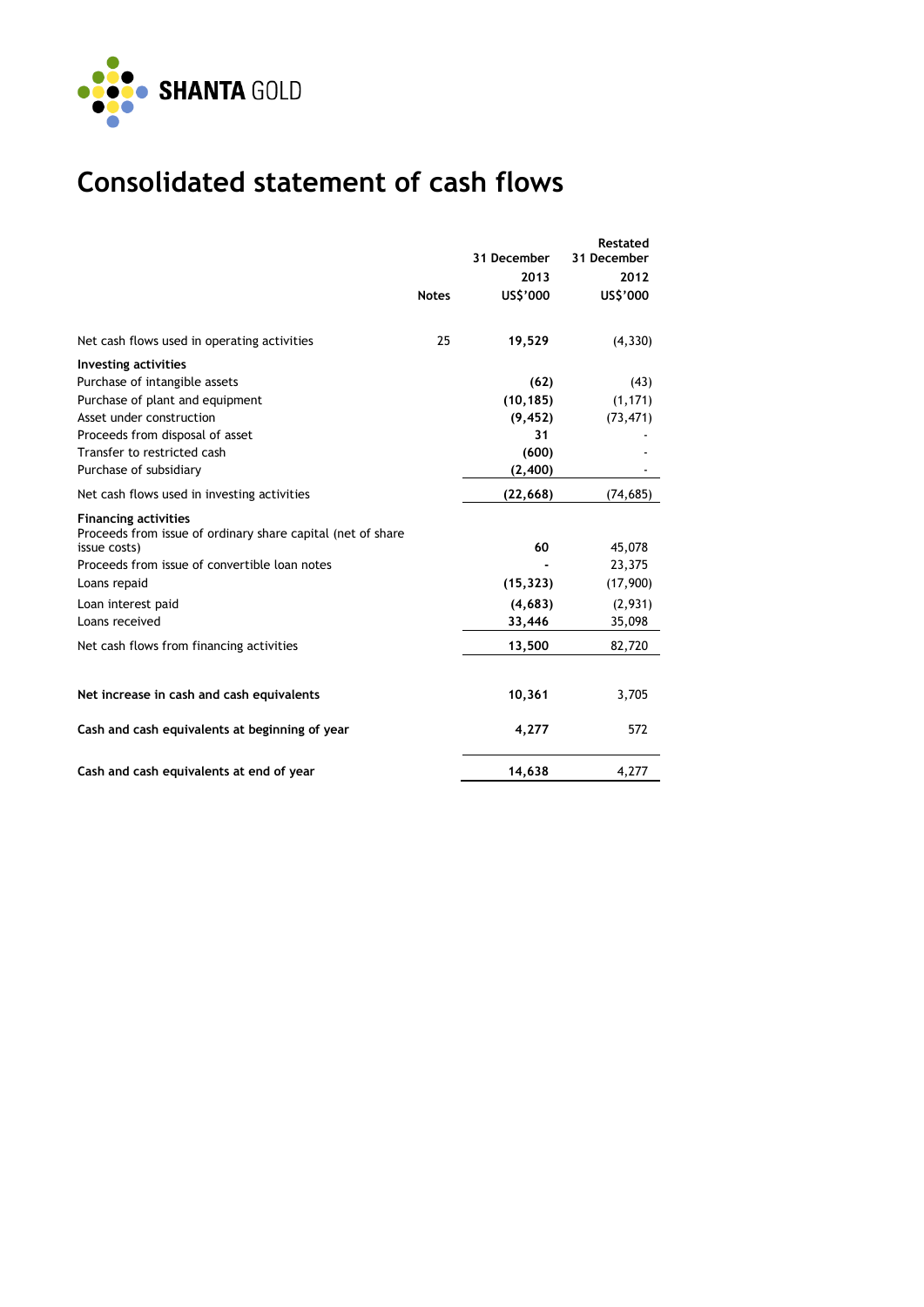

## **Notes to the financial statements**

#### **1. General information**

Shanta Gold Limited (the Company) is a limited Company incorporated in Guernsey. The address of its registered office is Suite A, St Peter Point House, Sausmarez Street, St Peter Port, Guernsey. The nature of the Group's operations and its principal activities are set out in the Chairman's address to shareholders, the Chief Executive Officer's review and the Directors' report on pages 2 to 9.

These financial statements were approved and authorised for issue on 17 April 2014 by Michael J Houston and Antony W P Durrant on behalf of the Board.

#### **2. Accounting policies**

The principal accounting policies adopted in the preparation of the consolidated financial statements are set out below. The policies have been consistently applied to all the years presented, unless otherwise stated.

#### **2.1 Basis of preparation**

The consolidated financial statements have been prepared under the historical cost convention except for certain financial instruments which are carried at fair value, as explained in the accounting policies below. They are presented in US Dollars, which is also the Group's functional currency. Amounts are rounded to the nearest thousand, unless otherwise stated.

The financial statements have been prepared in accordance with International Financial Reporting Standards (IFRS and IFRIC Interpretations) issued by the International Accounting Standards Board ("IASB"), as adopted by the European Union ("IFRS").

The preparation of financial statements in compliance with adopted IFRS requires the use of certain critical accounting estimates. It also requires Group management to exercise judgment in applying the Group's accounting policies. The areas where significant judgments and estimates have been made in preparing the financial statements and their effect are disclosed in note 3.

The prior year comparative information has been reclassified to show separately provision for bad debt which was subsequently reversed in 2013. The provision for bad debt was previously included within exploration expenses. The cashflow has also been adjusted to reflect the above reanalysis.

#### a) Adoption of new and revised Standards

#### **(i) Standards, amendments and interpretations effective in 2013:**

The following new standards and amendments to standards are mandatory for the first time for the Group for the financial year beginning

## 1 January 2013. Except as noted, the implementation of these standards did not have a material effect on the Group:

|                         | Standard                                                  | <b>Effective date</b> |
|-------------------------|-----------------------------------------------------------|-----------------------|
| IAS 1 (Amendment)       | Presentation of items of other comprehensive income       | 1 July 2012           |
| IFRS 13                 | Fair value measurement                                    | 1 January 2013        |
| IAS 19 (Amendment 2011) | Employee benefits                                         | 1 January 2013        |
| IAS 16 (Improvements)   | Classification of servicing equipment                     | 1 January 2013        |
| <b>IFRIC 20</b>         | Stripping costs in the production phase of a surface mine | 1 January 2013        |

#### **(ii) Standards, amendments and interpretations that are not yet effective and have not been adopted early:**

|                              | Standard                                                                                                                                  | <b>Effective date</b> |
|------------------------------|-------------------------------------------------------------------------------------------------------------------------------------------|-----------------------|
| IFRS 10                      | Consolidated financial statements                                                                                                         | 1 January 2014        |
| IFRS 11                      | Joint arrangements                                                                                                                        | 1 January 2014        |
| IFRS 12                      | Disclosure of interest in other entities                                                                                                  | 1 January 2014        |
| IAS 27 (Amendment 2011)      | Separate financial statements                                                                                                             | 1 January 2014        |
| IAS 28 (Amendment 2011)      | Investments in associates and joint ventures                                                                                              | 1 January 2014        |
| IAS 32 (Amendment)           | Offsetting Financial Assets and Financial Liabilities                                                                                     | 1 January 2014        |
| IAS 36 (Amendment)           | Recoverable amounts disclosures for non-financial assets                                                                                  | 1 January 2014        |
| IAS 39 (Amendment)           | Novation of Derivatives and Continuation of Hedge Accounting                                                                              | 1 January 2014        |
| <b>IFRS 9</b>                | <b>Financial Instruments</b>                                                                                                              | To be confirmed       |
| IAS 19 (Amendment)           | Defined Benefit Plans: Employee Contributions                                                                                             | 1 January 2014*       |
| <b>IFRIC 21</b>              | Interpretation of IAS 37 Provisions, Contingent Liabilities and Contingent Assets on<br>the accounting for levies imposed by governments. | 1 January 2014*       |
| Annual Improvements to IFRSs | 2010-2012 Cycle                                                                                                                           | 1 January 2014*       |
| Annual Improvements to IFRSs | 2011-2013 Cycle                                                                                                                           | 1 January 2014*       |

\*Not yet endorsed by the European Union

The Group is evaluating the impact of the above pronouncements, but they are not expected to have a material impact on the Group's earnings or shareholder's funds.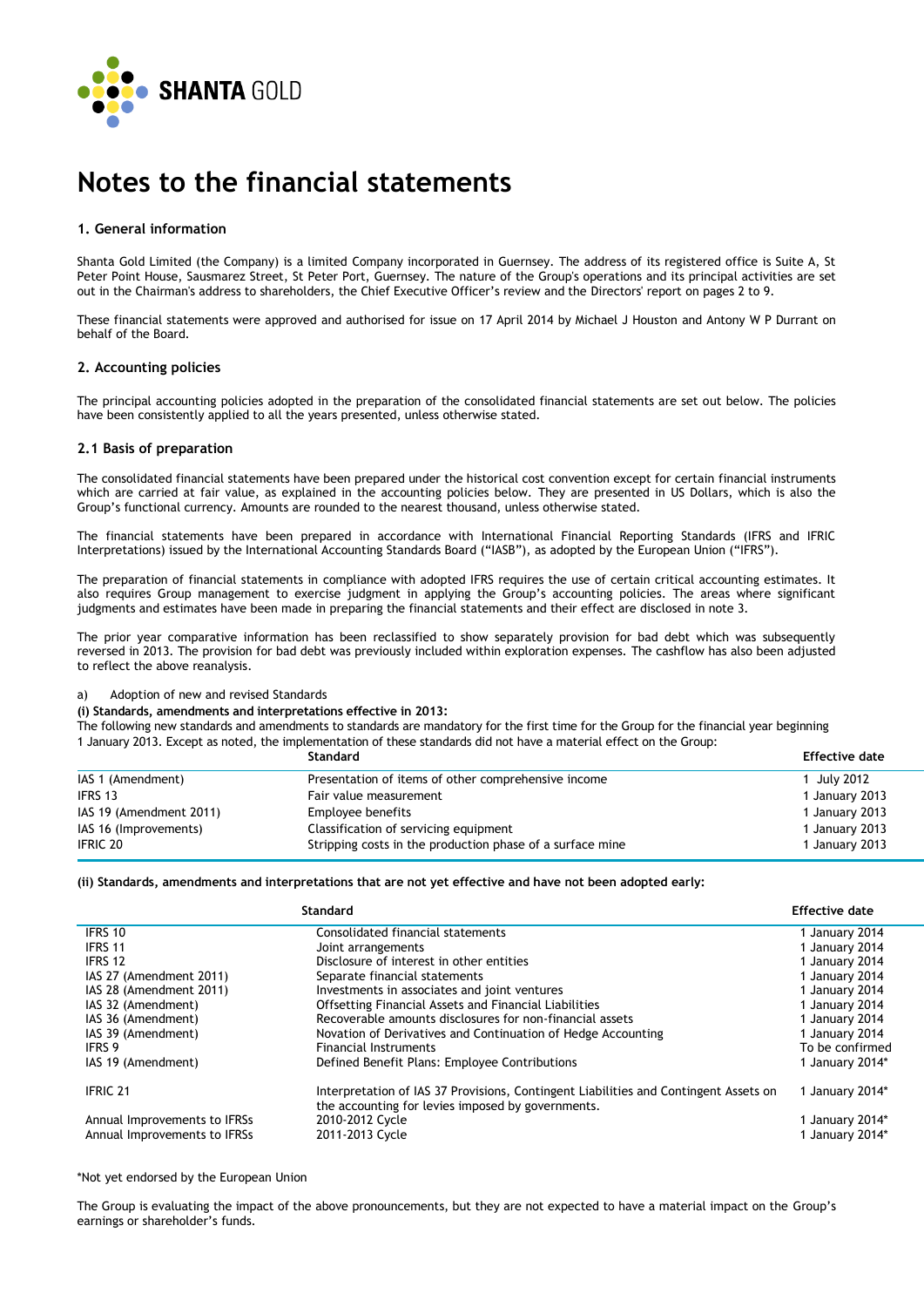

The principal accounting policies adopted are set out below.

#### **2.2 Basis of consolidation**

#### **Subsidiaries**

The consolidated financial statements incorporate the financial statements of the Company and entities controlled by the Company (its subsidiaries) made up to 31 December each year. Control is achieved where the Company has the power to govern the financial and operating policies of an entity so as to obtain benefits from its activities.

The results of subsidiaries acquired or disposed of during the period are included in the consolidated statement of comprehensive income from the effective date of acquisition or up to the effective date of disposal, as appropriate. Where necessary, adjustments are made to the financial statements of subsidiaries to bring their accounting policies into line with those used by other members of the Group. All intra-Group transactions, balances, income and expenses are eliminated on consolidation.

Investments in subsidiaries are stated at cost less accumulated impairment losses.

#### **Business combinations**

The acquisition method of accounting is used to account for business combinations by the Group. The consideration transferred for the acquisition of a business is the fair value of the assets transferred, liabilities incurred and the equity interests issued by the Group. The consideration transferred includes the fair value of any asset or liability resulting from a contingent consideration arrangement. Acquisition related costs are expensed as incurred. Identifiable assets acquired and liabilities and contingent liabilities assumed in a business combination are measured initially at their fair values at the acquisition date.

#### **2.3 Foreign currencies**

#### Functional and Presentation Currency

The individual financial statements of each Group Company are prepared in the currency of the primary economic environment in which it operates (its functional currency). For the purpose of the consolidated financial statements, the results and financial position of each Group Company are expressed in US dollars, which is the functional currency of the Company and the presentation currency for the consolidated financial statements.

Assets and liabilities of foreign entities (i.e. those with a functional currency other than US\$) are translated at rates of exchange ruling at the financial year end and the results at rates approximating to those ruling when the transactions took place. Exchange differences arising on translating the opening net assets at opening rate and the results of overseas operations at actual rate are recognized in other comprehensive income and accumulated in the foreign exchange translation reserve.

#### Transactions and balances

In preparing the financial statements of the individual companies, transactions in currencies other than the entity's functional currency (foreign currencies) are recorded at the rates of exchange prevailing on the dates of the transactions. At each reporting date, monetary assets and liabilities that are denominated in foreign currencies are retranslated at the rates prevailing on the reporting date. Non-monetary items carried at fair value that are denominated in foreign currencies are translated at the rates prevailing at the date when the fair value was determined. Non-monetary items that are measured in terms of historical cost in a foreign currency are not retranslated.

Exchange differences arising on the settlement of monetary items, and on the retranslation of monetary items, are included in profit or loss for the period. Exchange differences arising on the retranslation of non-monetary items carried at fair value are included in profit or loss for the period except for differences arising on the retranslation of non-monetary items in respect of which gains and losses are recognised directly in equity. For such non-monetary items, any exchange component of that gain or loss is also recognised directly in equity.

#### **2.4 Revenue recognition**

The Group enters into contracts for the sale of refined gold and silver. Revenue arising from sales under these contracts is recognised when the price is agreed, the product has been delivered in accordance with the terms of the contract, the significant risks and rewards have been transferred to the customer.

#### **2.5 Inventory**

Stores and consumables are stated at the lower of cost and net realisable value. The cost of stores and consumables includes expenditure incurred in acquiring the inventories and bringing them to their existing location and condition.

Gold ore stockpiles are valued at the lower of weighted average cost, including related overheads and net realisable value, using assay data to determine the amount of gold contained in the stockpiles, adjusted for expected gold recovery rates.

Gold bullion and gold in process are stated at the lower of weighted average cost and net realisable value. Cost includes direct materials, direct labour costs and production overheads, including depreciation of relevant mining properties.

Net realisable value is the estimated selling price less all expected costs to completion and costs to be incurred in selling.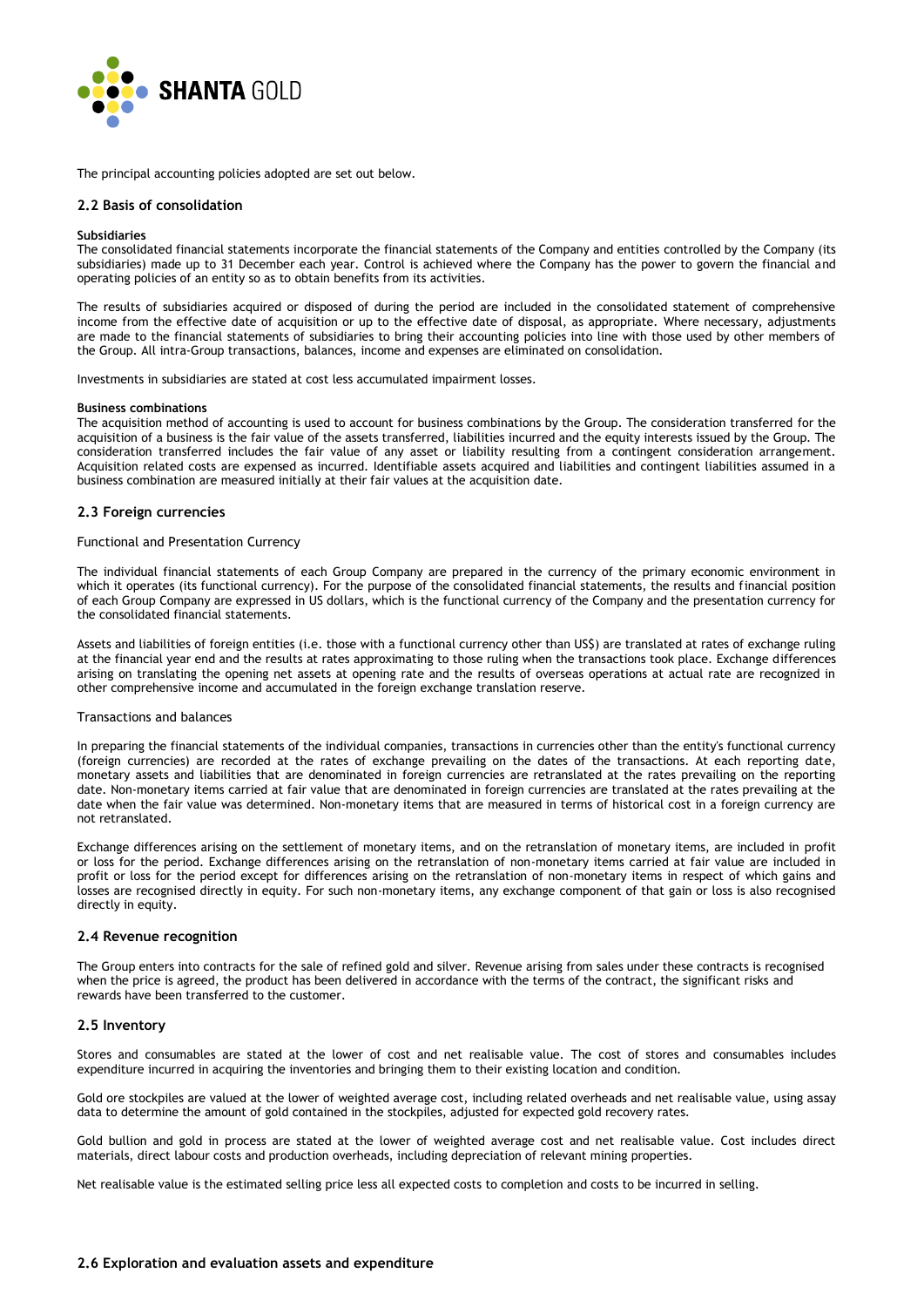

Exploration and evaluation expenditure, which is defined as expenses incurred until an ore body is considered commercially recoverable, is, with the exception of costs of acquiring tenement rights, expensed. The costs of acquiring mining and prospecting licenses, which are reflected in the financial statements as intangible assets, are capitalised and will be amortised when mining operations commence over the mine life or unit of production method. Costs of entering into option agreements to explore and evaluate other license holders' rights, with the option of converting these licenses are also capitalised and treated on the same basis.

Subsequent to initial recognition, tenement rights are assessed for impairment annually and when facts and circumstances indicate they may be no longer viable, or where licenses have expired with no intention of renewal, an impairment loss is recognised as exploration costs in the statement of comprehensive income. Where expiring licenses are in the renewal process they are not considered impaired unless the Directors are doubtful that the renewal will not be granted.

#### **2.7 Property, plant and equipment**

Items of property, plant and equipment are recorded at purchase cost less accumulated depreciation and impairment losses. Gains or losses on disposal of property, plant and equipment are determined by reference to their carrying amount and estimated useful life. Depreciation is charged on a straight-line basis at rates calculated to write down the cost of each asset to its residual value over its expected useful life. The applicable rates are as follows:

| Description                | Rates (%) |
|----------------------------|-----------|
| Mine and related equipment | 25.0      |
| Office equipment           | 12.5      |
| Motor vehicles             | 25.0      |
| Furniture and fittings     | 16.7      |

Mining properties (mine development and gold processing plant) depreciation is by the unit of production method

The useful lives and residual values are re-assessed annually.

#### **2.8 Assets under construction**

Pre-production expenditure, including evaluation costs, incurred to establish or expand productive capacity, to support and maintain that productive capacity incurred on mines is capitalised to property, plant and equipment. The recognition of costs in the carrying amount of an asset ceases when the item is in the location and condition necessary to operate as intended by management.

Any net income earned while the item is not yet capable of operating as intended, reduces the capitalised amount. Interest on borrowings, especially to finance the establishment of mining assets, is capitalised during the construction phase.

#### **2.9 Deferred Stripping**

Production stripping costs in the open pit mines are capitalised to non-current assets if all of the following criteria are met:

- It is probable that the future economic benefit associated with the stripping activity will flow to the entity;
- The entity can identify the component of the ore body for which access has been improved;
- The costs relating to the stripping activity associated with that component can be measured.

If the above criteria are not met, stripping costs are recognised directly in profit or loss.

The Group initially measures the stripping activity asset at cost, this being the accumulation of costs directly incurred to perform the stripping activity that improves access to the identified component ore.

After initial recognition, the stripping activity asset is carried at cost less accumulated amortisation and impairment losses.

#### **2.10 Impairment of Property, plant and equipment**

The carrying amount of the Group's non-current assets is compared to the recoverable amount of the assets whenever events or changes in circumstances indicate that the net book value may not be recoverable. The recoverable amount is the higher of value in use and the fair value less costs to sell.

Value in use is estimated by reference to the net present value of expected future cash flows of the relevant cash generating unit. Individual mining properties are considered to be separate income generating units for this purpose, except where they would be operated together as a single mining business.

If the recoverable amount is less than the carrying amount of an asset, an impairment loss is recognised. The revised carrying amount is amortised in line with the Group's accounting policy.

A previously recognised impairment loss is reversed if the recoverable amount increases as a result of a reversal of the conditions that originally resulted in the impairment. The reversal is recognised in the income statement and is limited to the carrying amount that would have been determined, net of depreciation, had no impairment loss been recognised in the previous reporting period.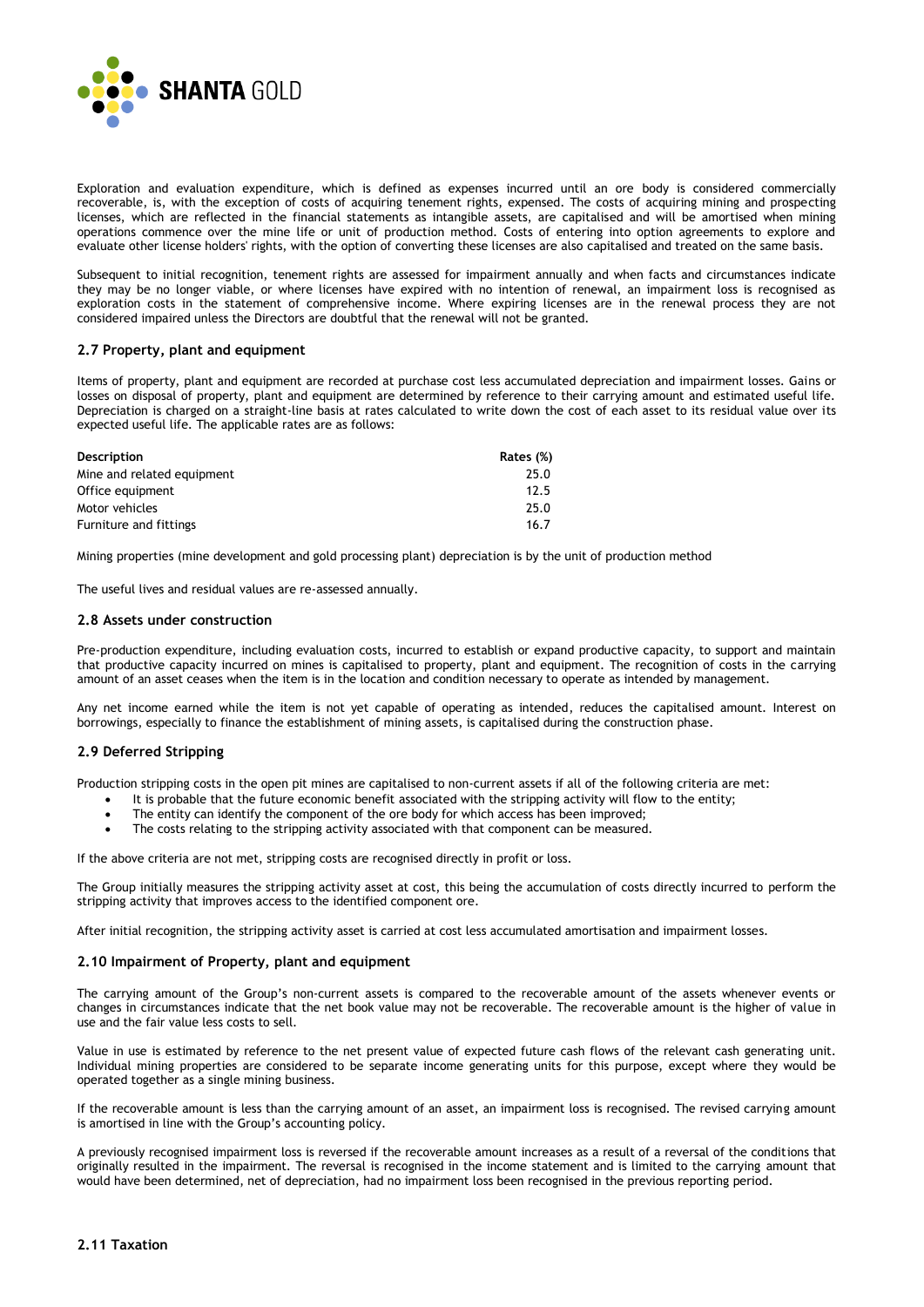

From 1 January 2008, the Company is taxed at the standard rate of income tax for Guernsey companies, which is 0%. The Group is liable for Tanzanian tax arising on activities in the Tanzanian subsidiaries, which are liable for Tanzanian Corporation Tax at 30%. In addition the Group may be liable for withholding taxes on the repatriation of assets and income from the Tanzanian subsidiaries to the Company as there is no double tax treaty between Guernsey and Tanzania.

Taxation on the profit or loss for the year comprises both current and deferred taxes. Current taxation is provided for on the basis of the results for the year computed in accordance with tax legislation and any adjustment of the tax payable for the previous year. The Group's liability for current tax is calculated using tax rates that have been enacted or substantively enacted by the reporting date.

Deferred tax is the tax expected to be payable or recoverable on differences between the carrying amounts of the assets and liabilities in the financial statements and the corresponding tax bases used in the computation of taxable profit, and is accounted for using the balance sheet liability method. Deferred tax liabilities are generally recognised for all taxable temporary differences and deferred tax assets are recognised to the extent it is probable that taxable profits will be available against which deductible temporary differences can be utilised.

The carrying amount of deferred tax assets is reviewed at each reporting date and reduced to the extent that it is no longer probable that sufficient taxable profits will be available to allow all or part of the asset to be recovered.

Deferred tax is calculated at the tax rates that are expected to apply in the period when the liability is settled or the asset is realised. Deferred tax is charged or credited to the statement of comprehensive income, except when it relates to items charged or credited directly to equity, in which case the deferred tax is also dealt with in equity.

#### **2.12 Provisions**

Provisions are recognised when the Group has a present obligation, legal or constructive, resulting from past events and it is probable that an outflow of resources embodying economic benefits will be required to settle the obligation and a reliable estimate can be made of the obligation.

#### **2.13 Decommissioning, site rehabilitation and environmental costs**

Group companies are required to restore mine and processing sites at the end of their producing lives to a condition acceptable to the relevant authorities and consistent with the Group's environmental policies. The net present value of estimated future rehabilitation costs is provided for in the financial statements and capitalised within property, plant and equipment on initial recognition. The capitalised cost is amortised over the life of the operation. Unwinding of the discount is recognised as finance cost in the statement of comprehensive income as it occurs. Changes in estimates are dealt with on the prospective basis as they arise. The costs of on-going programmes to prevent and control pollution and to rehabilitate the environment are charged to profit or loss as incurred.

#### **2.14 Share-based payment/incentive programmes**

The Group has applied the requirements of IFRS 2: Share-Based Payments.

- a) The Group issues share options to certain employees and Directors. Share options are measured at fair value (excludes the effect of non-market based vesting conditions) at the date of grant. The fair value is measured using an option pricing model at the grant date and is expensed on a straight line basis over the vesting period. Share based payments made to employees are expensed in the statement of comprehensive income over the vesting period.
- b) Where the Group issues equity instruments to persons other than employees, the statement of comprehensive income is charged with the fair value of goods and services received.

#### **2.15 Warrants**

Warrants are separated from the host contract as their risks and characteristics are not closely related to those of the host contracts. Due to the exercise price of the warrants being in a different currency to the functional currency of the Company, at each reporting date the warrants are valued at fair value with changes in fair values recognised through profit or loss as they arise. The fair values of the warrants are calculated using the Black-Scholes model.

#### **2.16 Segmental information**

Operating segments are reported in a manner consistent with the internal reporting provided to the chief operating decision-maker. The chief operating decision-maker, who is responsible for allocating resources and assessing performance of the operating segments, has been identified as the Board of Directors of the Company.

For management purposes, the Group is organised into one main operating segment, this being mining, processing, exploration and related activities. The Group also operates in one geographical location, Tanzania. All of the Group's activities are interrelated and each activity is dependent on the others. Accordingly, all significant operating decisions are based upon analysis of the Group as one segment. The financial results from this segment are equivalent to the financial statements of the Group as a whole.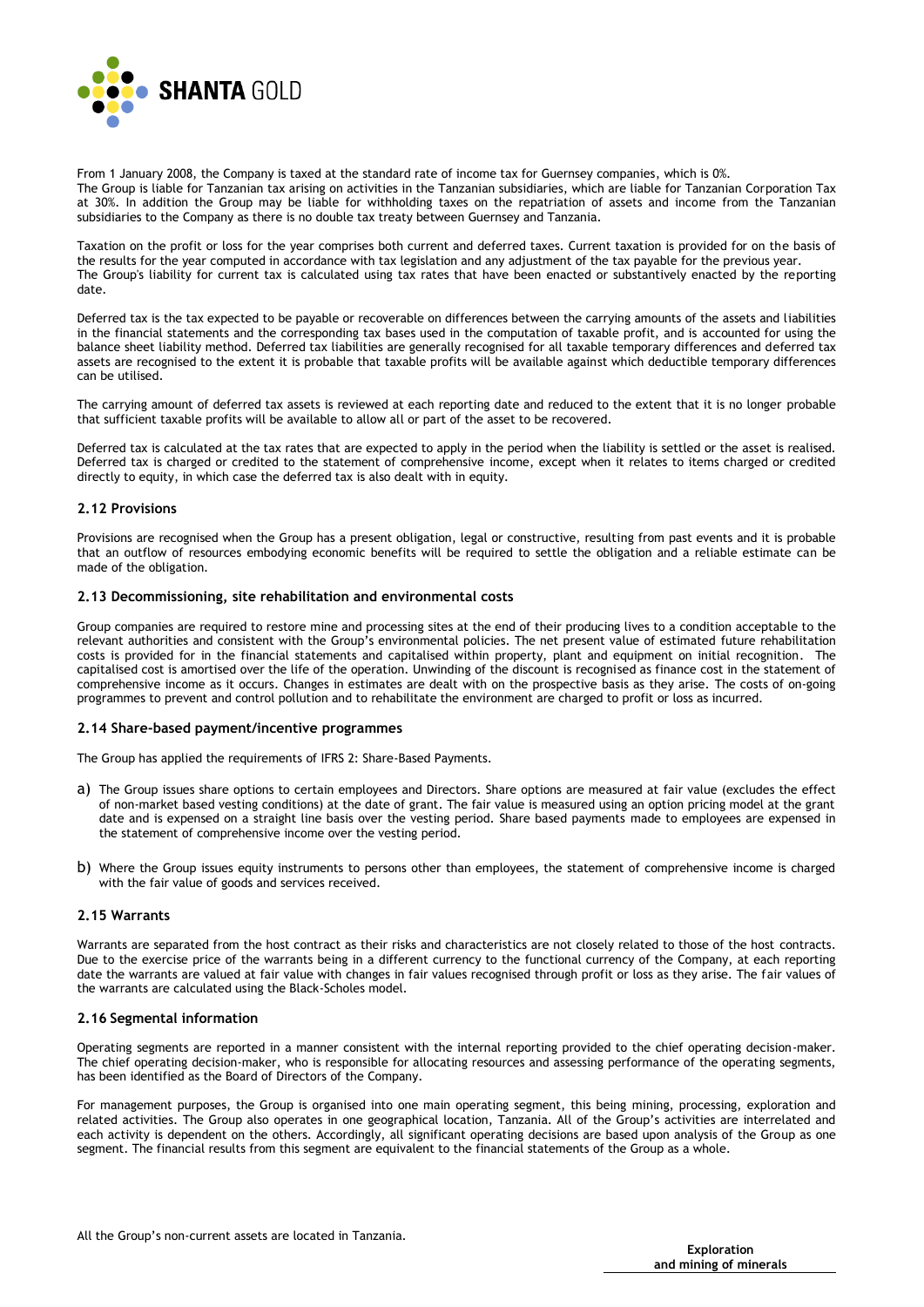

|                                                    | 2013<br>US\$'000    | 2012<br>US\$'000     |
|----------------------------------------------------|---------------------|----------------------|
| <b>Total Revenues</b>                              | 65,989              |                      |
| Loss Before Tax<br><b>Total Non-Current Assets</b> | (4, 366)<br>119.057 | (14, 747)<br>123,309 |
| <b>Total Non-Current Liabilities</b>               | 58,604              | 22.766               |

Non-Current Assets comprises investment in mining and exploration assets (see notes 9 to 10). All revenues arise from sales to one customer.

#### **2.17 Financial instruments**

Financial assets and financial liabilities are recognised in the Group and Company statement of financial position when the Group and Company becomes a party to the contractual provisions of the instrument. Financial assets and financial liabilities are only offset and the net amount reported in the consolidated statement of financial position and statement of comprehensive income when there is a currently enforceable legal right to offset the recognised amounts and the Group intends to settle on a net basis or realise the asset and liability simultaneously.

#### *Financial assets*

The classification of financial assets at initial recognition depends on the purpose for which the financial asset was acquired and its characteristics. All financial assets are initially recognised at fair value. All purchases of financial assets are recorded at trade date, being the date on which the Company or Group became party to the contractual requirement of the financial asset.

The Group has not classified any of the financial assets as held to maturity or as available for sale. The Group and Company had also not designated any financial assets as fair value through profit or loss. The Company's financial assets comprise of loans and receivables. Unless otherwise indicated the carrying amounts of the Company's financial assets approximate to their fair values.

Restricted cash are those amounts held by third parties on behalf of the Group and are not available for the Group's use; these are accounted for separately from cash and cash equivalents.

#### **Loans and receivables**

These assets are non-derivative financial assets with fixed or determinable payments that are not quoted in an active market. They principally comprise loans, trade and other receivables and cash and cash equivalents. They are initially recognised at fair value plus transaction costs that are directly attributable to the acquisition, and subsequently carried at amortised cost using the effective interest rate method, less provision for impairment. The effect of discounting on these financial instruments is not considered to be material.

#### **a) Derecognition of financial assets**

A financial asset (in whole or in part) is derecognised either:

- when the Group has transferred substantially all the risk and rewards of ownership or,
- when it has neither transferred nor retained substantially all the risk and rewards and when it no longer has control over the financial asset or a portion of the asset; or
- when the contractual right to receive cash flow has expired.

#### **b) Impairment of financial assets**

A financial asset is assessed at each reporting date to determine whether there is any objective evidence that it is impaired. A financial asset is considered to be impaired if objective evidence indicates that one or more events have had a negative effect on the estimated future cash flows of that asset.

An impaired loss in respect of a financial asset measured at amortised cost is calculated as the difference between its carrying amount and the present value of the estimated future cash flows discounted at the original effective interest rate. Individually significant financial assets are tested for impairment on an individual basis. The remaining financial assets are assessed collectively in groups that share similar credit risk characteristics.

All impairment losses are recognised in the income statement.

An impairment loss is reversed if the reversal can be related objectively to an event occurring after the impairment loss was recognised.

#### **c) Cash and cash equivalents**

Cash and cash equivalents are carried at cost and include all highly liquid investments with a maturity of three months or less.

#### *Financial liabilities*

The classification of financial liabilities at initial recognition depends on the purpose for which the financial liability was issued and its characteristics.

All financial liabilities are initially recognised at fair value net of transaction costs incurred. All purchases of financial liabilities are recorded on trade date, being the date on which the Company or Group becomes party to the contractual requirements of the financial liability. Unless otherwise indicated the carrying amounts of the Company and Group's financial liabilities approximate to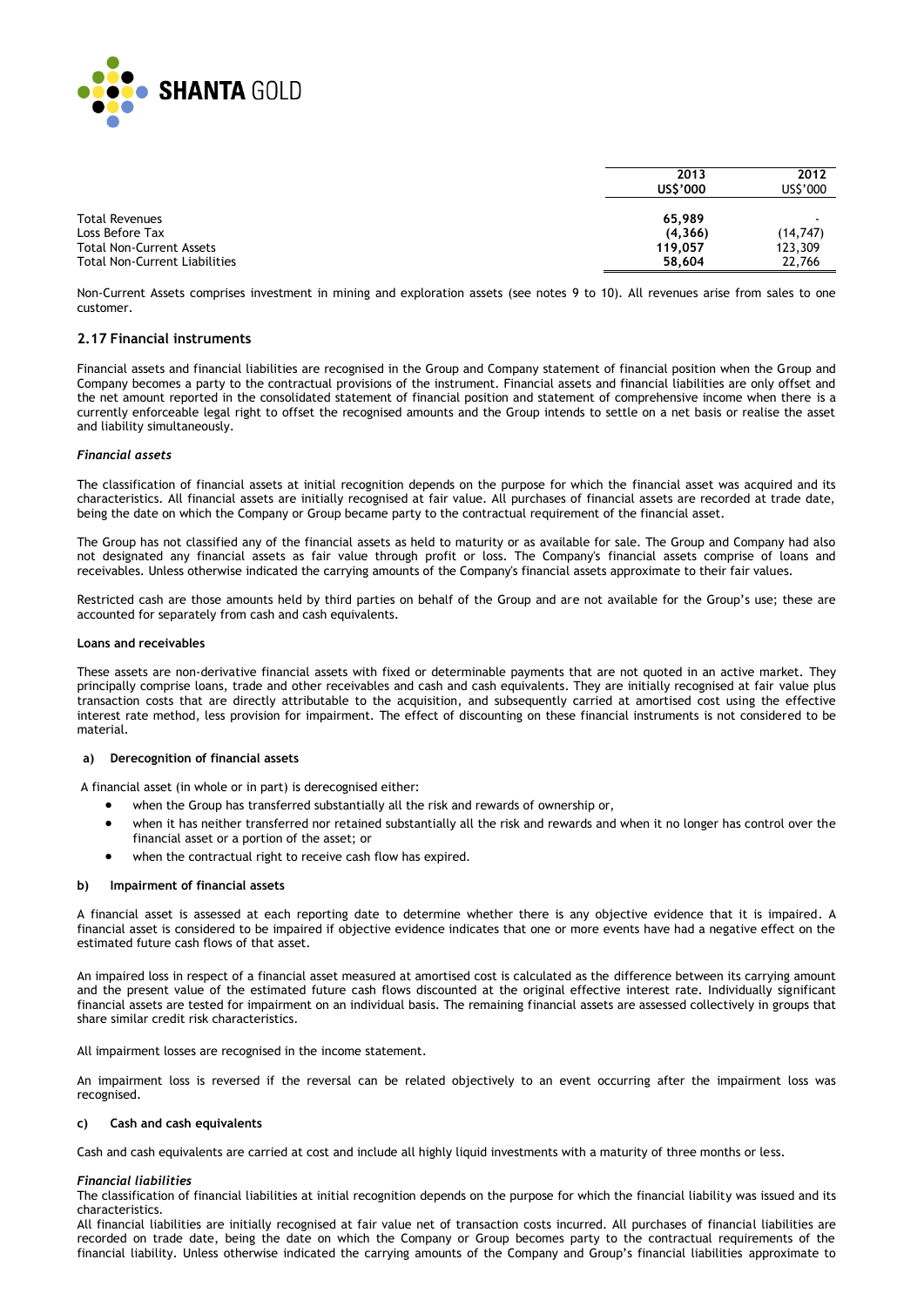

their fair values.

The Group's financial liabilities consist of financial liabilities measured at amortised cost and financial liabilities at fair value through profit or loss.

#### **d) Financial liabilities measured at amortised cost**

#### **Loans and trade payables**

These include trade payables and other short-term monetary liabilities, which are initially recognised at fair value and subsequently carried at amortised cost using the effective interest rate method.

#### **Convertible Loan Notes**

Convertible loan notes are assessed in accordance with IAS 32 Financial Instruments: Presentation to determine whether the conversion element meets the fixed-for-fixed criterion. Where this is met, the instrument is accounted for as a compound financial instrument with appropriate presentation of the liability and equity components. Where the fixed-for-fixed criterion is not met, the conversion element is accounted for separately as an embedded derivative which is measured at fair value through profit or loss.

On issue of a convertible borrowing, the fair value of the liability component is determined by discounting the contractual future cash flows using a market rate for a non-convertible instrument with similar terms. This value is carried as a liability on the amortised cost basis until extinguished on conversion or redemption. The remainder of the proceeds is allocated, net of issue costs, to a separate component of equity or a separate liability. Issue costs are apportioned between the components based on their respective carrying amounts when the instrument was issued.

On conversion, the liability is reclassified to equity and no gain or loss is recognised in the profit or loss. Where the convertible borrowing is redeemed early or repurchased in a way that does not alter the original conversion privileges, the consideration paid is allocated to the respective components and the amount of gain or loss relating to the liability element in profit or loss. The finance costs recognised in respect of the convertible borrowings includes the accretion of the liability.

#### **Derecognition of financial liabilities**

A financial liability (in whole or in part) is derecognised when the Company or Group has extinguished its contractual obligations, it expires or is cancelled. Any gain or loss on derecognition is taken to the statement of comprehensive income.

#### *Fair Value measurement hierarchy*

IFRS 13 requires certain disclosures which require the classification of financial assets and financial liabilities measured at fair value using a fair value hierarchy that reflects the significance of the input used in making the fair value measurement. The fair value hierarchy has the following levels:

- a) quoted prices (unadjusted) in active markets for identical assets or liabilities (level 1);
- b) input other than quoted prices included within level 1 that are observable for the asset or liability, either directly (i.e. as prices) or indirectly (i.e. derived prices (level 2); and
- c) inputs for the asset or liability that are not based on observable market data (unobservable input) (level 3).

The level in the fair value hierarchy within which the financial asset or financial liability is categorised is determined on the basis of the lowest level input that is significant to the fair value measurement.

Financial assets and financial liabilities are classified in their entirety into only one of the three levels.

#### *Capital*

Financial instruments issued by the Company and Group are treated as equity if the holder has only a residual interest in the assets of the Company and Group after the deduction of all liabilities. The Company's ordinary shares are classified as equity instruments.

For the purpose of disclosure given in note 26 the Company considers its capital to comprise its ordinary share capital, share premium and retained losses. There has been no change in what the Group considers to be capital since the previous period. The Group is not subject to any externally imposed capital requirements.

#### *Effective interest rate method*

The effective interest method is a method of calculating the amortised cost of a financial asset/liability and of allocating interest income/expense over the relevant period. The effective interest rate is the rate that discounts estimated future cash receipts/payments through the expected life of the financial asset/liability or, where appropriate, a shorter period.

#### **3. Accounting judgments and estimation**

The preparation of financial statements in conformity with IFRS requires management to make judgments, estimates and assumptions that affect the application of policies and reported amounts of assets and liabilities, income and expenses. The estimates and associated assumptions are based on historical experience and various other factors that are believed to be reasonable under the circumstances, the results of which form the basis of making the judgments about carrying values of assets and liabilities that are not readily apparent from other sources. Actual results may differ from these estimates.

The estimates and underlying assumptions are reviewed on an ongoing basis. Revisions to accounting estimates are recognised in the period in which the estimate is revised if the revision affects both current and future periods.

Key sources of estimation uncertainty and judgment are:

**Mining Property Policy**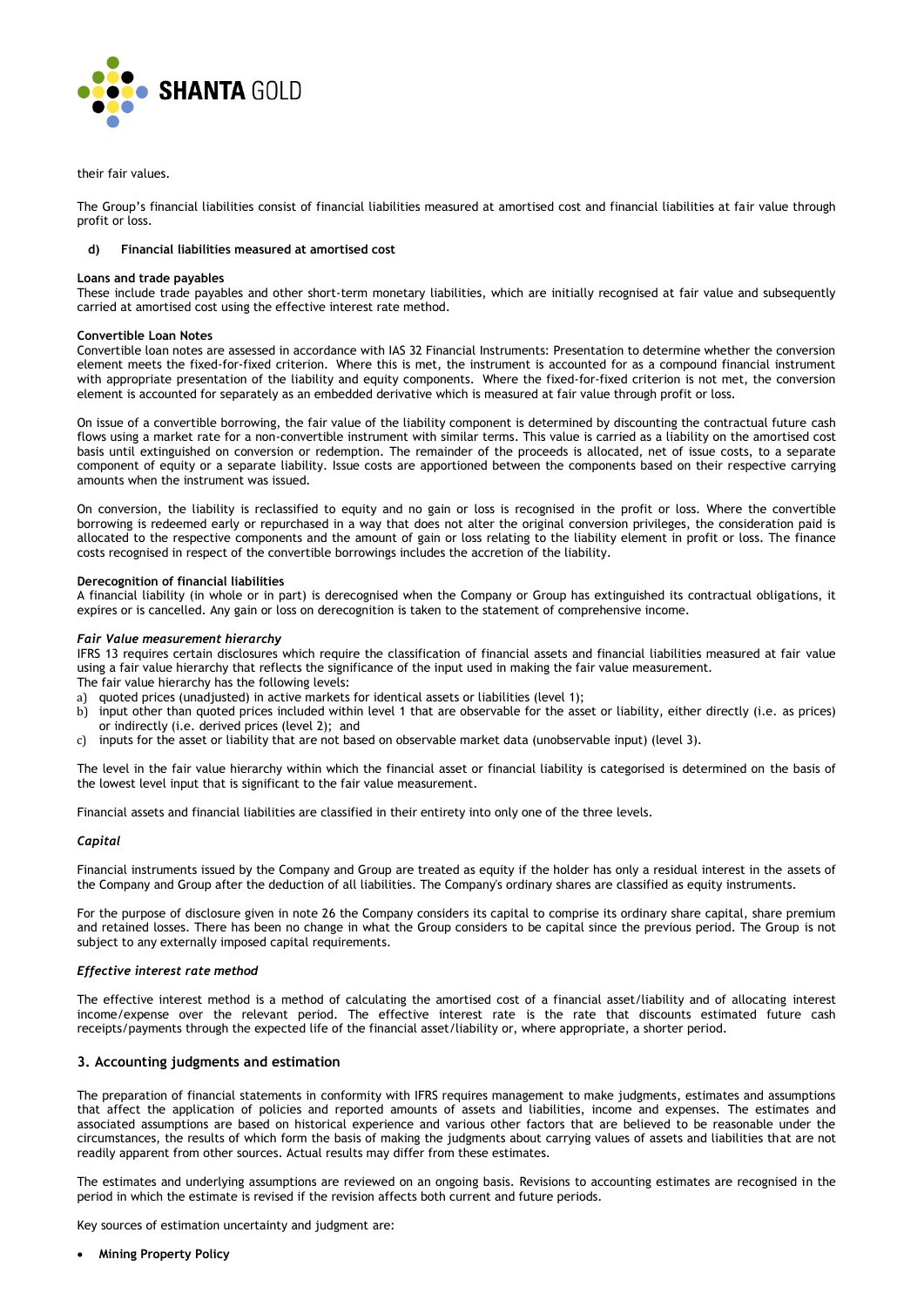

Depreciation of the mining properties is by the unit of production method. Units of production are significantly affected by resources, exploration potential and production estimates together with economic factors, commodity prices, foreign currency, exchange rates, estimates of costs to produce reserves and future capital expenditure.

#### **Inventories**

Stock is valued at the lower of cost or net realisable value. Costs that are incurred in or benefit the production process are accumulated as ore stockpiles, gold in process and gold bullion. Although the quantities of recoverable metal are reconciled by comparing the grades of ore to the quantities of gold and silver actually recovered (metallurgical balancing), the nature of the process inherently limits the ability to precisely monitor recoverability levels. Net realisable value tests are performed at least annually and represent the estimated future sales value less estimated costs to complete production and bring the product to sale.

#### **Impairment of acquired exploration and evaluation assets**

The Group tests the carrying value of acquired exploration and evaluation assets when circumstances suggest that the carrying amount may not be recoverable. As part of this review process the recoverable amount of the asset is determined using value in use calculations, which requires estimates of future cash flows and as such is subject to estimates and assumptions. The key assumptions are disclosed in note 9.

The Group tests whether mining options and license acquisition costs have suffered any impairment when facts and circumstances suggest that the carrying amount may not be recoverable. The recoverable amounts are determined based on an assessment of the economically recoverable mineral reserves, and future profitable production or proceeds from the disposition of recoverable reserves. Actual outcomes may vary. As at 31 December 2013 the intangibles amounted to US\$ 23,495,000 (2012: US\$10,380,000). As disclosed in the accounting policies, licenses which are viable and within the license renewal processes are not considered impaired. The Directors have no reason to believe renewal will not be granted on the licenses.

The Government of Tanzania has enacted a new Mining Act 2011, which has replaced the previous Mining Act 1998; the new Act became effective from 1 November 2011. The Act has introduced new procedures on renewal of Prospecting Licences (PL's) that now involves a tender process. The changes increase the risk of the Company not being able to retain PL's that have or are due to expire.

#### **Depreciation of plant and equipment**

Depreciation is provided in the consolidated financial statements so as to write down the respective assets to their residual values over their estimated useful lives and as such the selection of the estimated useful lives and the expected residual values of the assets require the use of estimates and judgments. The amount of plant and equipment net of depreciation as at 31 December 2013 was US\$90,437,000 (2012: US\$112,928,995).

#### **Impairment of plant and equipment**

Where potential triggers for impairment are identified which may indicate that the carrying value of items of plant and equipment may have been impaired, a review will be undertaken of the recoverable amount of that asset based on value in use calculations which will involve estimates and assumptions to be made by management. These estimates include an indicated and inferred resource base of 1.48m ounces for the New Luika Mine. Using a range of discount rates, gold prices and cash costs, no impairment indicators were identified. No impairments were recognised in 2013 and 2012.

#### **Warrants and Share based payments**

The Group has not issued any warrants during the period. The Group operates an equity settled share based remuneration scheme for key employees. Employees' services received and the corresponding increase in equity are measured by reference to the fair value of equity instruments at the date of the grant. In 2013, no share options were granted. But in 2013, a total of 6,680,000 shares were awarded as part of the Group's policy on attraction and retention of skills. Further details are given in note 24.

#### **Exploration and evaluation expenditure**

Exploration and evaluation expenditure such as costs of acquiring tenement rights, mining and prospecting licences are capitalised. The cost of entering into an option agreement to explore and evaluate other licence holders' rights, with the option of converting these licences is also capitalised. The Directors consider that all other expenses incurred in exploration and evaluation should be expensed until the ore body is considered to be commercially recoverable. As at 31 December 2013 exploration costs amounting to US\$2,988,000 (2012: US\$897,000 have been expensed. This included the costs of work performed on the licences covered by Great Basin Gold Joint Venture (JV) which were funded by the Group in line with its obligations under the JV agreement.

#### **Decommissioning, site rehabilitation and environmental costs**

The Group's mining and exploration activities are subject to various laws and regulations governing the protection of the environment. The Group recognises management's best estimate of the rehabilitation costs in the period in which they are incurred. Actual costs incurred in future periods could differ materially from the estimates. Additionally, future changes to environmental laws and regulations, life of mine estimates and discount rates could affect the carrying amount of this provision. Such changes could similarly impact the useful lives of assets depreciated on a straight-line-basis, where those lives are limited to the life of mine. A 1% change in the discount rate on the Group's rehabilitation estimates would result in an impact of US\$0.5m (2012: US\$0.4m) on the provision for environmental and site restoration.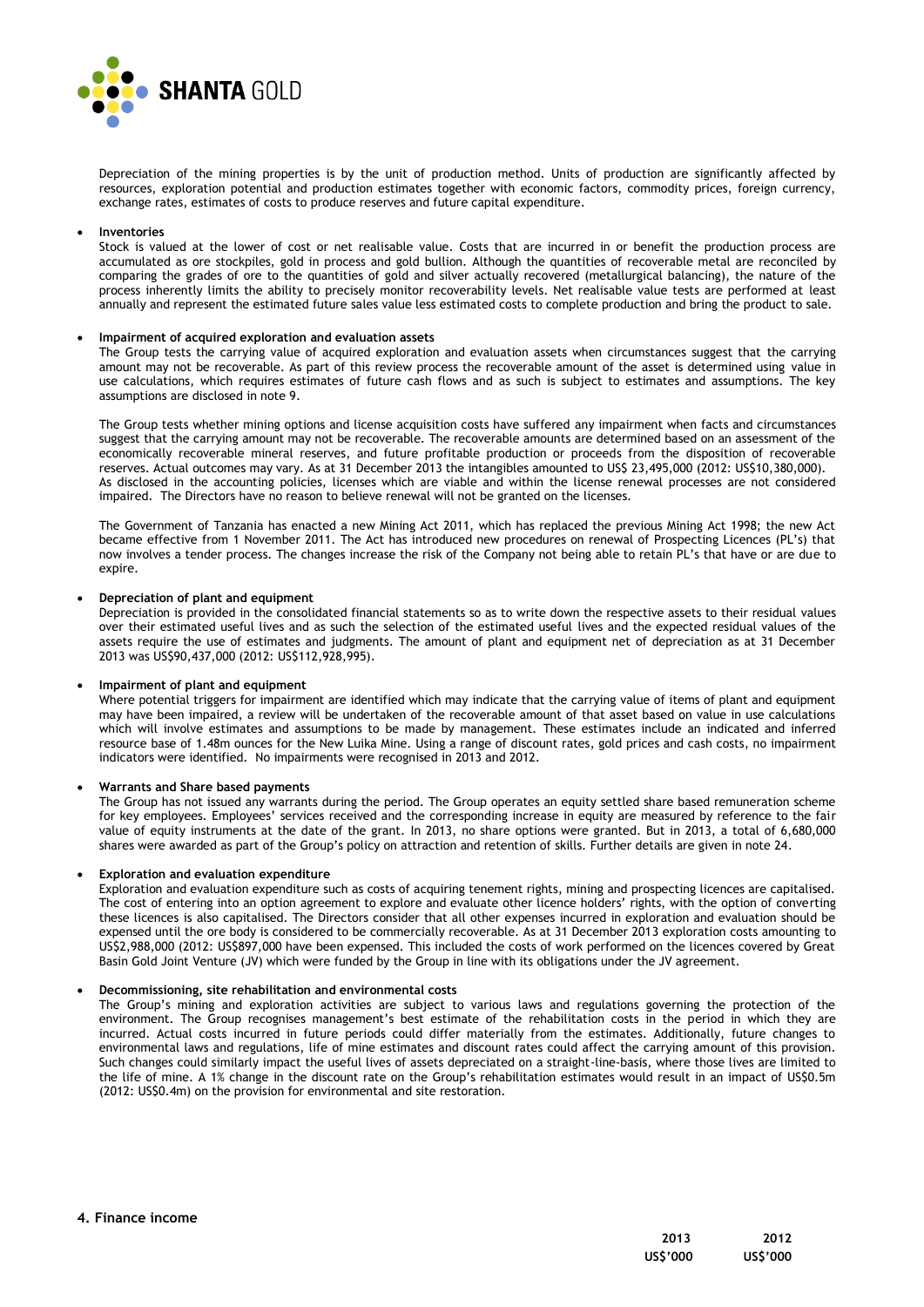

| Decrease in fair value of warrants (Note 23) | 5.979 | $\overline{\phantom{a}}$ |
|----------------------------------------------|-------|--------------------------|
| <b>Bank interest</b>                         | 40    | 263                      |
|                                              | 6.019 | 263                      |

The fair value of warrants at 31 December 2013 is based on the prevailing Company share price of 11.38 pence on that date; and has been calculated using the Black-Scholes model which takes into account the historical share price volatility of 60%.

#### **5. Finance expense**

|                                                    | 2013     | 2012     |
|----------------------------------------------------|----------|----------|
|                                                    | US\$'000 | US\$'000 |
| Loan Interest                                      | 5.387    | 3,615    |
| Unwinding of discount on decommissioning liability | 324      |          |
| Convertible Loan Note accretion                    | 1.502    | 751      |
|                                                    | 7.213    | 4,366    |

The above finance expense arises on financial liabilities measured at amortised cost using the effective interest rate method. No other losses have been recognised in respect of financial liabilities at cost.

## **6. Loss before taxation**

| Loss before tax is arrived at after charging/(crediting):                                                     | 2013<br>US\$'000 | 2012<br>US\$'000 |
|---------------------------------------------------------------------------------------------------------------|------------------|------------------|
| Foreign exchange loss/(gain)                                                                                  | 734              | (35)             |
| Impairment loss                                                                                               |                  | 189              |
| Depreciation/amortisation                                                                                     | 4,783            | 401              |
| Share based payment costs                                                                                     | 1,426            | 1,536            |
| Directors' remuneration                                                                                       | 2,360            | 1,338            |
| Auditors' remuneration<br>- Audit fees of the Company and Group<br>- Audit fees of the Company's subsidiaries | 84               | 95<br>9          |
| - Audit fees of subsidiaries by associates of Group auditor                                                   | 52               | 45               |

#### **7. Taxation**

Effective I January 2008, the Company is taxed at the standard rate of income tax for Guernsey companies which is 0%. Taxation for other jurisdictions is calculated at the rates prevailing in the respective jurisdictions.

There are no current tax charges for the year as the Group has a computed loss. Tax credit for the year relates to:

|                                           | 2013<br>US\$'000 | 2012<br>US\$'000         |
|-------------------------------------------|------------------|--------------------------|
| Current tax charge                        | ۰                | $\overline{\phantom{0}}$ |
| Deferred tax asset recognised in the year | 5,125            | $\overline{\phantom{0}}$ |
| Closing balance                           | 5,125            | $\blacksquare$           |

The tax charge for the year can be reconciled to the loss per the statement of comprehensive income as follows:

| 2013                                                                                   | 2012      |
|----------------------------------------------------------------------------------------|-----------|
| US\$'000                                                                               | US\$'000  |
| Loss before taxation<br>(4, 366)                                                       | (14, 747) |
| Tax at the standard tax rate                                                           |           |
| Tanzanian Corporation tax at 30%<br>(1, 310)                                           | (4, 424)  |
| Different tax rates applied in overseas jurisdictions<br>2.630                         |           |
| Tax effect of expenses that are not deductible in determining taxable profit<br>10,801 | 1,188     |
| Tax effect of income not subject to tax<br>(4,019)                                     | 2.875     |
| Unrecognised taxable losses<br>1.055                                                   | 361       |
| Tax losses utilised in the year<br>(9, 157)                                            | ٠         |
| Recognised taxable losses<br>(31, 291)                                                 |           |
| Accelerated capital allowances<br>26,166                                               |           |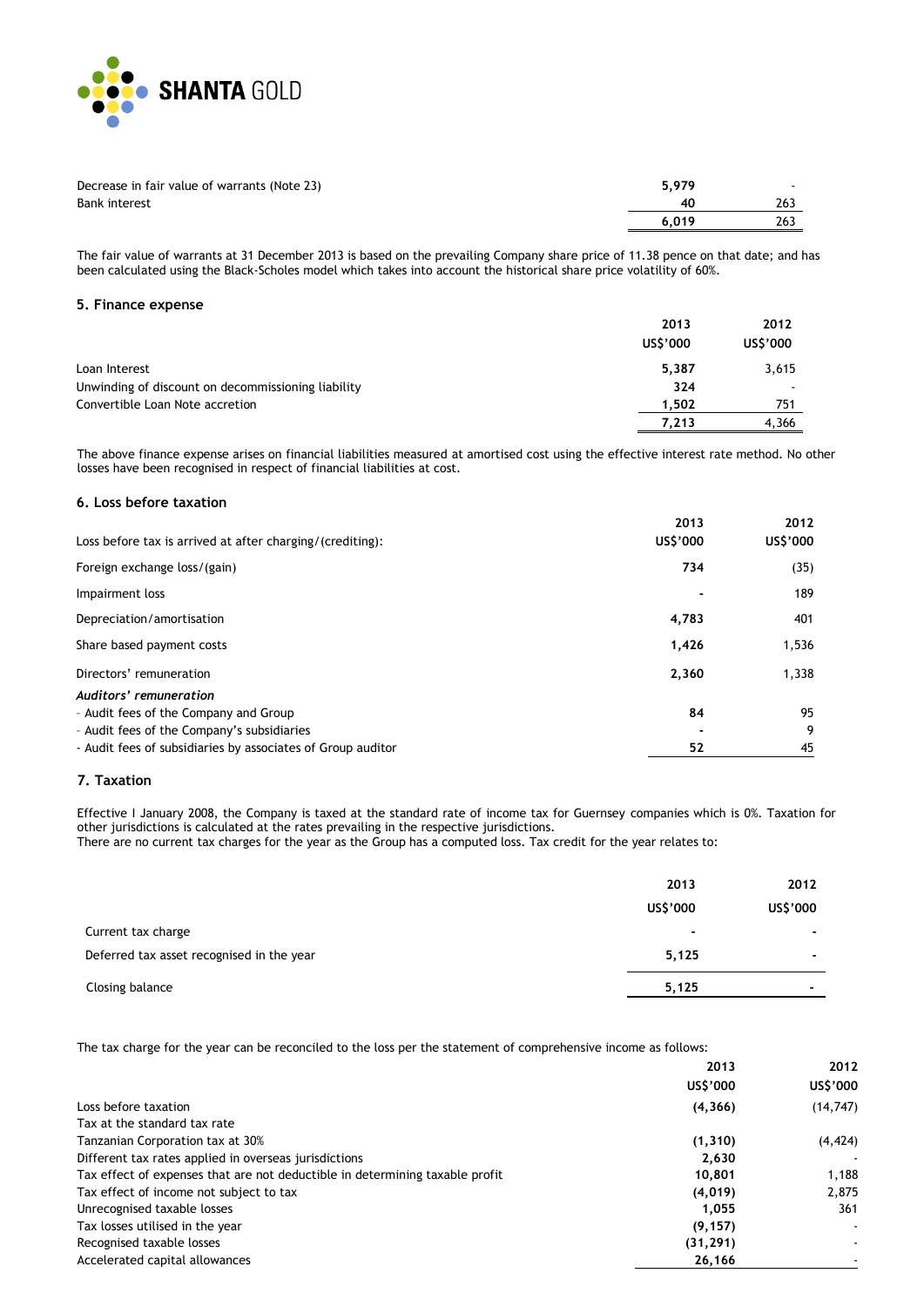

| Tax credit                                                                         | (5, 125)  |          |
|------------------------------------------------------------------------------------|-----------|----------|
| Deferred Tax Asset movement                                                        | 2013      | 2012     |
|                                                                                    | US\$'000  | US\$'000 |
| At 1 January                                                                       |           |          |
| Movement in the year:                                                              |           |          |
| Recognition of deferred tax asset arising on taxable losses                        | 31,291    |          |
| Recognition of deferred tax liability arising on accelerated<br>capital allowances | (26, 166) |          |
| At 31 December (net deferred tax asset)                                            | 5,125     |          |

At year end, the Group has unused tax losses of US\$104,303,036 (2012: US\$134,827,393) available for offset against future profits and can be carried forward indefinitely. A deferred tax asset of US\$5,125,101 has been recognised (2012: US\$Nil).

Additionally, the Group has accumulated expenditure of US\$8,794,755 (2012: US\$6,018,107) arising on a number of its exploration projects for off-set against future profits generated from those projects and can be carried forward indefinitely. No deferred tax asset has been recognised on these losses as their utilisation is uncertain at this stage.

| Deferred Tax Liability movement | 2013                     | 2012                     |
|---------------------------------|--------------------------|--------------------------|
|                                 | US\$'000                 | US\$'000                 |
| Balance at 1 January            | $\overline{\phantom{a}}$ | . .                      |
| Movement for the year (note 9)  | 5,197                    | $\overline{\phantom{a}}$ |
| Balance at the end of the year  | 5,197                    | $\overline{\phantom{a}}$ |

#### **8. Profit/(loss) per share**

Basic profit/(loss) per share is computed by dividing the profit/(loss) attributable to ordinary shareholders by the weighted average number of Ordinary Shares outstanding during the year.

|                                                                    | US\$'000    | US\$'000    |
|--------------------------------------------------------------------|-------------|-------------|
| The earnings and weighted average number of ordinary shares        |             |             |
| used in the calculation of basic profit/(loss) per share is:       |             |             |
| Profit/(loss) for the year attributable to equity holders of the   |             |             |
| Company                                                            | 759         | (14, 747)   |
| Profit/(loss) used in calculation of basic profit/(loss) per share |             |             |
| (see below)                                                        | 759         | (14, 747)   |
| Basic profit/(loss) per share (US cents)                           | 0.164       | (4.42)      |
| Weighted average number of shares in issue                         | 462.728.634 | 333,900,244 |

There were share incentives outstanding at the end of the year that could potentially dilute basic earnings per share in the future as shown in the table below:

|                                                                        | 2013<br><b>Number</b> | 2012<br><b>Number</b> |
|------------------------------------------------------------------------|-----------------------|-----------------------|
| The Group has the following instruments which could potentially dilute |                       |                       |
| basic earnings per share in the future:                                |                       |                       |
| Share options                                                          | 2,140,722             | 3,049,110             |
| Warrants                                                               | $\blacksquare$        | 1,986,355             |

\*In 2013 the warrants were anti-dilutive as their price exceeded the average market price of the Company's ordinary shares.

| The earnings and weighted average number of ordinary<br>shares used in the calculation of diluted profit/(loss) | 2013<br>US\$'000 | 2012<br>US\$'000 |
|-----------------------------------------------------------------------------------------------------------------|------------------|------------------|
| per share is:<br>Profit/(loss) for the year attributable to equity holders of<br>the Company                    | 759              | (14, 747)        |
| Profit/(loss) used in the calculation of diluted profit/(loss)                                                  | 759              | (14, 747)        |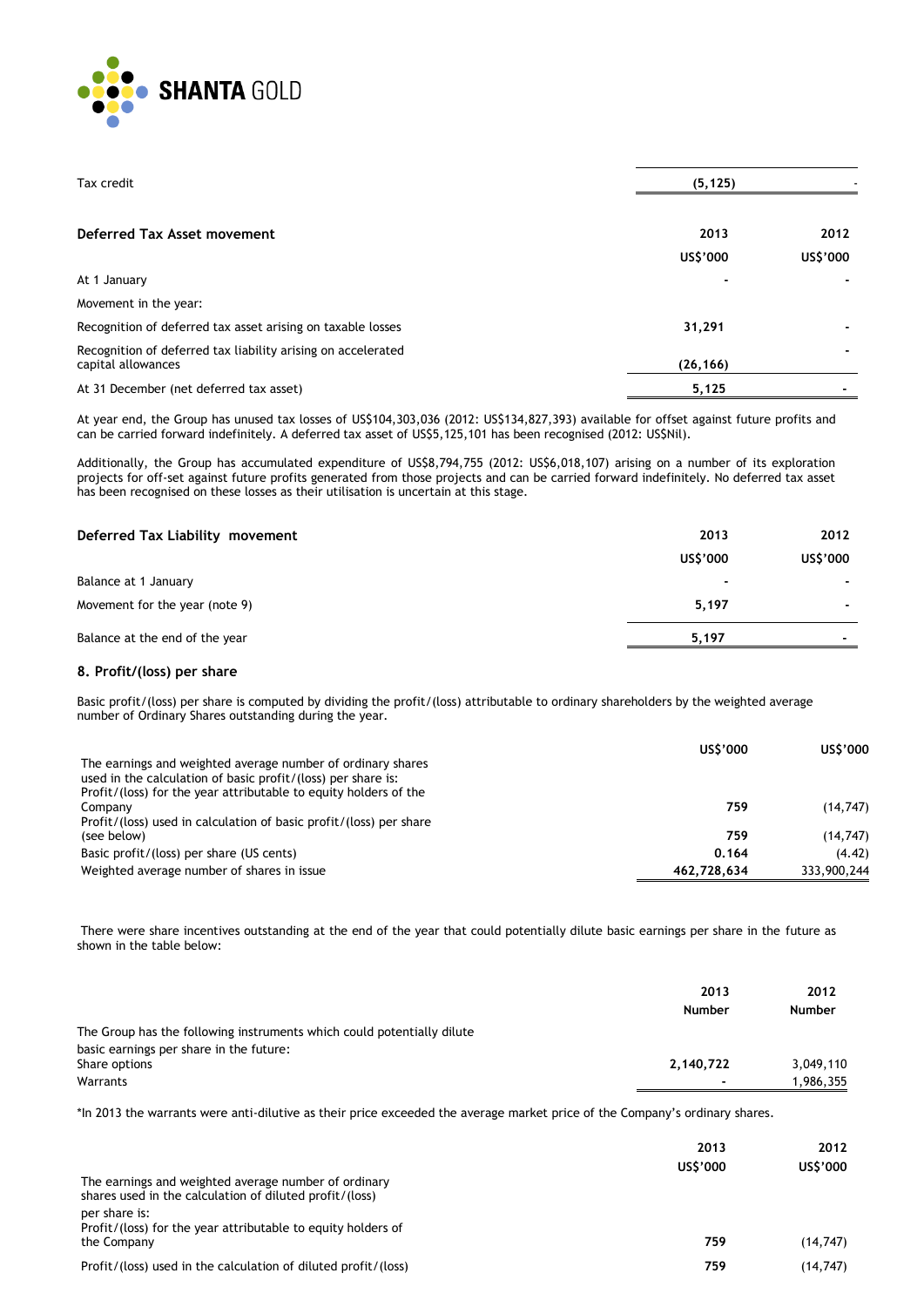

per share as shown below:

| Diluted profit/(loss) per share (US cents) | 0.163       | (4.42)      |
|--------------------------------------------|-------------|-------------|
| Weighted average number of shares          | 464.869.355 | 333,900,244 |

#### **9. Intangible assets**

The Group has capitalised exploration and evaluation assets relating to amounts spent on the purchase of licences and to acquire rights to explore and evaluate mineral deposits. These assets have been classified as intangible assets.

All of the licences are held by the subsidiary companies.

All of the intangible assets have a finite life and have been externally generated. These licences will be amortised when mineral development commences, over the life of the mine or unit of production method.

|                     | Owned<br>prospecting<br>licences<br>US\$'000 | Third party<br>primary<br>mining<br>licences<br>US\$'000 | Third party<br>prospecting<br>licences<br>US\$'000 | Owned<br>Mining<br>Licence<br>US\$'000 | Third party<br>mining<br>licence<br>US\$'000 | Acquired<br>exploration<br>and evaluation<br><b>Assets</b><br>US\$'000 | Total<br>US\$'000 |
|---------------------|----------------------------------------------|----------------------------------------------------------|----------------------------------------------------|----------------------------------------|----------------------------------------------|------------------------------------------------------------------------|-------------------|
| At 31 December 2011 | 201                                          | 316                                                      | 330                                                |                                        | 29                                           |                                                                        | 876               |
| Additions           | $\overline{\phantom{a}}$                     | 240                                                      |                                                    | $\sim$                                 |                                              | 9,461                                                                  | 9,701             |
| <b>Impairments</b>  | (58)                                         |                                                          | (110)                                              |                                        | (21)                                         |                                                                        | (189)             |
| Reallocation        | (22)                                         | (58)                                                     | (118)                                              | 22                                     | 168                                          |                                                                        | (8)               |
| At 31 December 2012 | 121                                          | 498                                                      | 102                                                | 22                                     | 176                                          | 9,461                                                                  | 10,380            |
| Additions           | $\overline{\phantom{a}}$                     | ٠                                                        | 62                                                 | $\sim$                                 |                                              | 13.058                                                                 | 13,120            |
| Amortisation        | (5)                                          | ٠                                                        | ۰                                                  | ٠                                      |                                              |                                                                        | (5)               |
| At 31 December 2013 | 116                                          | 498                                                      | 164                                                | 22                                     | 176                                          | 22,519                                                                 | 23,495            |

#### **Impairment of licences**

Impairments relate to projects which have been assessed for impairment and found to be no longer viable or where licences have expired with no intention of renewal. Licences currently under renewal but viable are not considered impaired. The Directors have no reason to believe that renewal will not be granted. The recoverable amounts are determined based on an assessment of economically recoverable mineral resources.

The government of Tanzania has enacted a new Mining Act 2011, which has replaced the previous Mining Act 1998; the new Act became effective from1 November 2011. The Act has introduced new procedures on renewal of Prospecting Licences (PL's) that now involves a tender process. The changes increase the risk of the Group not being able to retain PL's that have or are due to expire.

#### **Owned prospecting licences**

These licences are acquired from the Ministry of Minerals and are held in the subsidiary Company's name.

#### **Third party primary mining licences**

These licences relate to primary mining licences held by an unrelated party, but in terms of which the subsidiary Company holds rights to explore and evaluate with the option to purchase mining rights at a later stage. Under the agreement the subsidiary company pays the licence acquisition and subsequent maintenance costs.

#### **Third party prospecting licences**

These are prospecting licences held by an unrelated party, but in terms of which the subsidiary Company holds the right to explore and evaluate the site. Under the agreement the subsidiary company pays the third party for this right. In addition, the agreement provides for additional payments to be made which will be linked to certain events, for example establishment of proven and probable reserves or future sales.

#### **Third party mining licences**

This licence relates to a mining licence held by an unrelated party but in terms of which the subsidiary Company holds the right to prospect on the licensed area and confers upon the subsidiary an exclusive option to purchase the licence if the Company in its sole discretion requires it for mining.

#### **Owned mining licences**

These licences are acquired from the Ministry of Minerals and are held in the subsidiary Company's name.

#### **Acquired exploration and evaluation assets**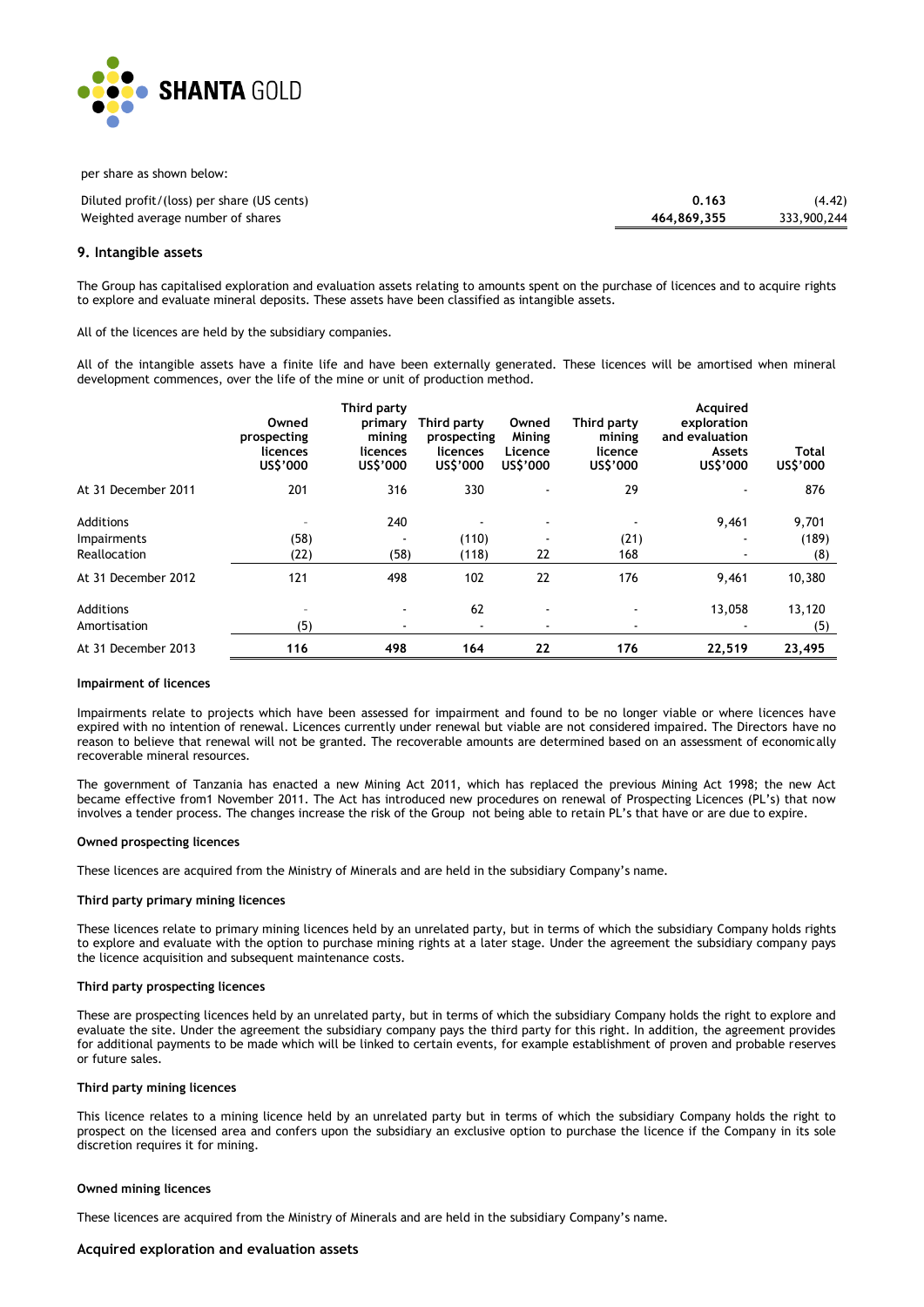

On 15 April 2013, the Group acquired 100% of the share capital of Boulder Investments (Private) Limited ("Boulder"), which owns 100% of Shield Resources Limited and the prospective Lupa Licences, from RK Mine Finance 1. The licences cover a significant portion of the exploration ground surrounding the Company's New Luika Gold Mine including active licences of 1,313 sq km and a further 1,237 sq km of licences under application. This is a large area of prospective exploration ground with a number of priority targets for further investigation by the Company.

The Company paid US\$2.4 million on 12 April 2013, with an additional US\$2.4 million deferred over 24 months and US\$3.1 million issued as a promissory note due on 12 April 2017, both bearing interest at 2.6%. The consolidation of the prospective exploration ground secures 100% control and ownership over the prospective Lupa licences.

Consequent upon the acquisition, the previous exploration joint venture with Great Basin Gold entered into in June 2011, which included a conditional payment obligation on Shanta Gold subject to exploration results, was terminated. The termination of the joint venture eliminated all potential dilution to Shanta Gold whereby it would have been obliged to issue shares in the Company to the value of US\$70 per oz for Measured & Indicated ounces and US\$20 per oz for Inferred ounces for any gold resource defined above 500,000 oz and all mined gold ounces. This transaction also eliminated the Company's remaining minimum exploration spend of over US\$10 million to earn its 80% interest in Shield Resources, resulting in a loss of US\$1.5 million on settlement of a pre-existing relationship.

Details of the fair value of the identifiable assets and liabilities acquired, purchase consideration and goodwill are as follows:

|                                                          | <b>Book Value</b> | FV of assets<br>acquired | Deferred tax | Fair value |
|----------------------------------------------------------|-------------------|--------------------------|--------------|------------|
|                                                          | US\$'000          | US\$'000                 | US\$'000     | US\$'000   |
| Non-current assets                                       |                   | 17,322                   | 5,197        | 22,519     |
| Current assets                                           | 64                |                          |              | 64         |
| <b>Current liabilities</b>                               | (2, 411)          |                          |              | (2, 411)   |
| Provision for deferred taxation                          |                   |                          | (5, 197)     | (5, 197)   |
| Total net assets                                         | (2, 347)          | 17,322                   |              | 14,975     |
| Fair value of consideration paid                         |                   |                          |              | US\$'000   |
| Net total cash paid                                      |                   |                          |              | 2,400      |
| Fair value of deferred consideration (note 19 (1))       |                   |                          |              | 4,614      |
| Fair value of shares and warrants issued (a)             |                   |                          |              | 9,461      |
| Total consideration payable                              |                   |                          |              | 16,474     |
| Less fair value of net assets acquired                   |                   |                          |              | (14, 975)  |
| Less loss on settlement of pre-existing relationship (b) |                   |                          |              | (1,500)    |
| Goodwill arising on acquisition                          |                   |                          |              |            |

- (a) In 2012, the Group recognised the initial costs of the transaction (US\$9.5m) as incurred by the creation of the JV, by issuing 12.4 m shares at 21.19p each (US\$4.2m) and 21.6m warrants (US\$5.2m).
- (b) The loss of US\$1.5m arises on the settlement of the JV agreement with Great Basin Gold which represents the provision within the JV agreement to transfer the Group's loan receivable balance of US\$2m at a 25% discount to other parties in the JV.

If the entity had been part of the Group for the whole year, the impact on the income statement would have been a further expenditure of US\$452,000.

#### **10. Mining properties, and other equipment**

|                                 | Gold                     | Mining   | Assets       | Mining and               | <b>TOTAL</b> |
|---------------------------------|--------------------------|----------|--------------|--------------------------|--------------|
|                                 | processing               | assets   | Under        | Other                    |              |
|                                 | plant                    |          | Construction | equipment                |              |
|                                 | US\$'000                 | US\$'000 | US\$'000     | US\$'000                 | US\$'000     |
| Cost                            |                          |          |              |                          |              |
| At 1 January 2012               | $\blacksquare$           |          | 39,444       | 1,799                    | 41,243       |
| Additions                       | $\overline{\phantom{a}}$ |          | 71,977       | 1,049                    | 73,026       |
| Asset transfers                 |                          | 56,873   | (56, 873)    | $\overline{\phantom{a}}$ |              |
| Disposals/write off             | $\blacksquare$           |          | ۰            | (17)                     | (17)         |
| At 31 December 2012             | $\blacksquare$           | 56,873   | 54,548       | 2,831                    | 114,252      |
| <b>Accumulated Depreciation</b> |                          |          |              |                          |              |
| At 1 January 2012               |                          |          | ۰            | 937                      | 937          |
| Charge for the year             |                          |          |              | 401                      | 401          |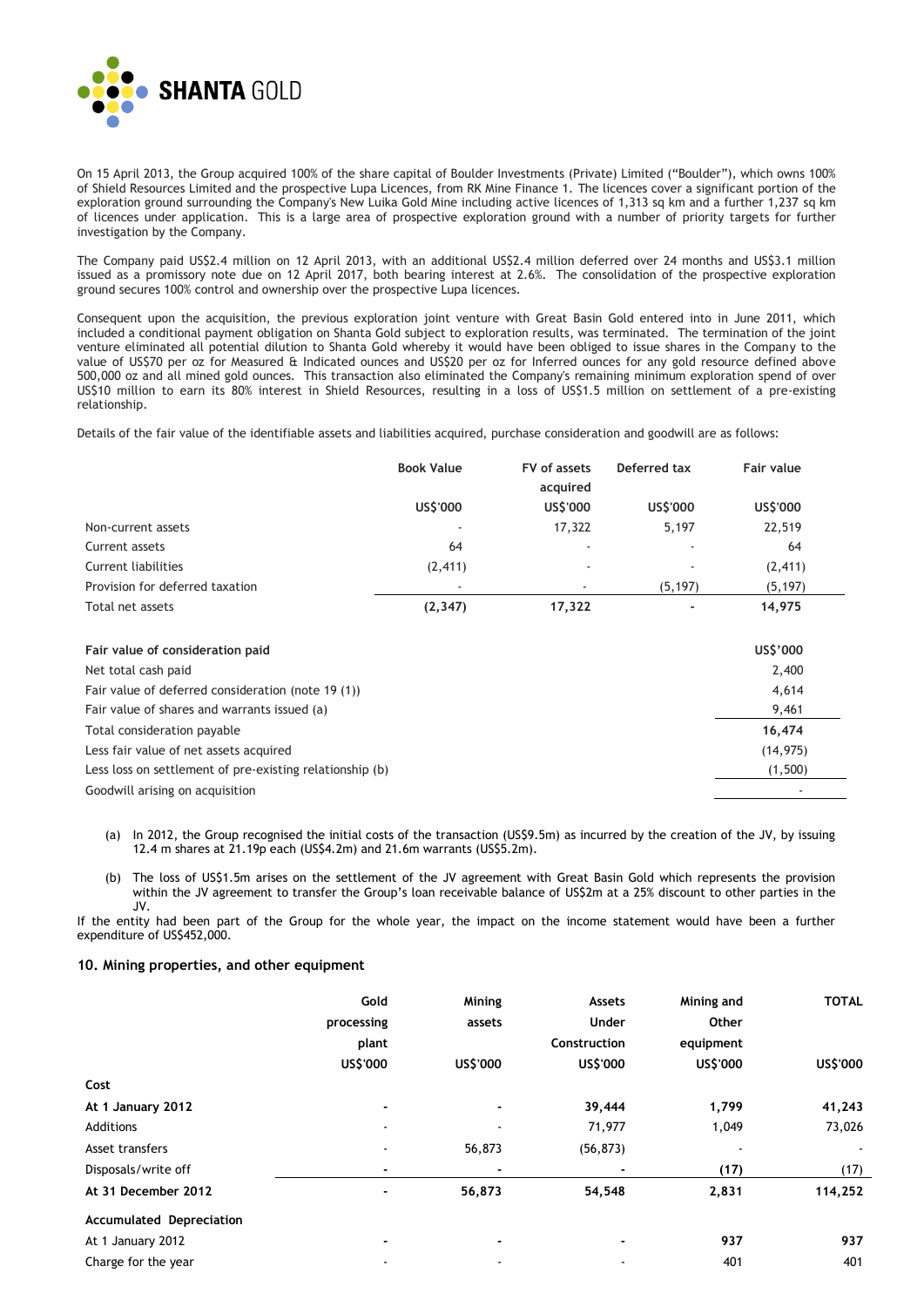

| Disposals/written off           |        |          |           | (15)  | (15)      |
|---------------------------------|--------|----------|-----------|-------|-----------|
| At 31 December 2012             |        |          |           | 1,323 | 1,323     |
|                                 |        |          |           |       |           |
| Cost                            |        |          |           |       |           |
| At 1 January 2013               |        | 56,873   | 54,548    | 2,831 | 114,252   |
| Asset transfers                 | 26,886 |          | (26, 886) |       |           |
| Additions                       | 449    | 9,124    | 9,452     | 612   | 19,637    |
| Sales from test production      |        |          | (21, 687) |       | (21, 687) |
| Reclassification to inventories |        | (9, 544) | (6,094)   |       | (15, 638) |
| Disposals/write off             |        |          |           | (36)  | (36)      |
| At 31 December 2013             | 27,335 | 56,453   | 9,333     | 3,407 | 96,528    |
| <b>Accumulated Depreciation</b> |        |          |           |       |           |
| At 1 January 2013               |        |          |           | 1,323 | 1,323     |
| Charge for the year             | 1,333  | 2,571    | 268       | 606   | 4,778     |
| Disposals/written off           |        |          |           | (10)  | (10)      |
| At 31 December 2013             | 1,333  | 2,571    | 268       | 1,919 | 6,091     |
| Net book value                  |        |          |           |       |           |
| At 31 December 2013             | 26,002 | 53,882   | 9,065     | 1,487 | 90,437    |
| At 31 December 2012             |        | 56,873   | 54,548    | 1,508 | 112,929   |
| At 31 December 2011             |        |          | 39,444    | 862   | 40,306    |

## **11. Subsidiary companies**

At 31 December 2013, the Group had the following subsidiary undertakings:

|                                    |                | Country of    |                           |
|------------------------------------|----------------|---------------|---------------------------|
| Name of company                    | <b>Holding</b> | Incorporation | <b>Principal activity</b> |
| Shanta Gold Holdings Limited       | 100%           | Guernsey      | <b>Holding Company</b>    |
| Chunya Gold Holdings Limited       | 100%           | Guernsey      | <b>Holding Company</b>    |
| Shanta Mining Company Limited      | 100%           | Tanzania      | Exploration and mining    |
| <b>Boulder Investments Limited</b> | 100%           | Cyprus        | <b>Investment Company</b> |
| Shield Resources Limited           | 100%           | Tanzania      | Exploration and mining    |
| Mgusu Mining Limited               | 100%           | Tanzania      | Exploration and mining    |
| Nsimbanguru Mining Limited         | 100%           | Tanzania      | Exploration and mining    |
| Chunya Resources Limited           | 100%           | Tanzania      | Dormant                   |
| Songea Resources Limited           | 100%           | Tanzania      | Dormant                   |

## **12. Categories of financial assets and liabilities**

|                                                   | 31 December | 31 December |
|---------------------------------------------------|-------------|-------------|
|                                                   | 2013        | 2012        |
| Loans and receivables                             | US\$'000    | US\$'000    |
| Trade and other receivables excluding prepayments | 7,246       | 8,244       |
| Restricted cash                                   | 600         |             |
| Cash and cash equivalents                         | 14,638      | 4,277       |
| <b>Total financial assets</b>                     | 22,484      | 12,521      |
|                                                   |             |             |
| Financial liabilities measured at amortised cost  |             |             |
| Current financial liabilities                     |             |             |
| Loans and other borrowings (note 19)              | 10,946      | 15,322      |
| Trade and other payables excluding warrants       | 6,006       | 10,792      |
| Loans payable to related parties (note 17)        | 337         | 337         |
|                                                   | 17,289      | 26,451      |

*Non-current financial liabilities*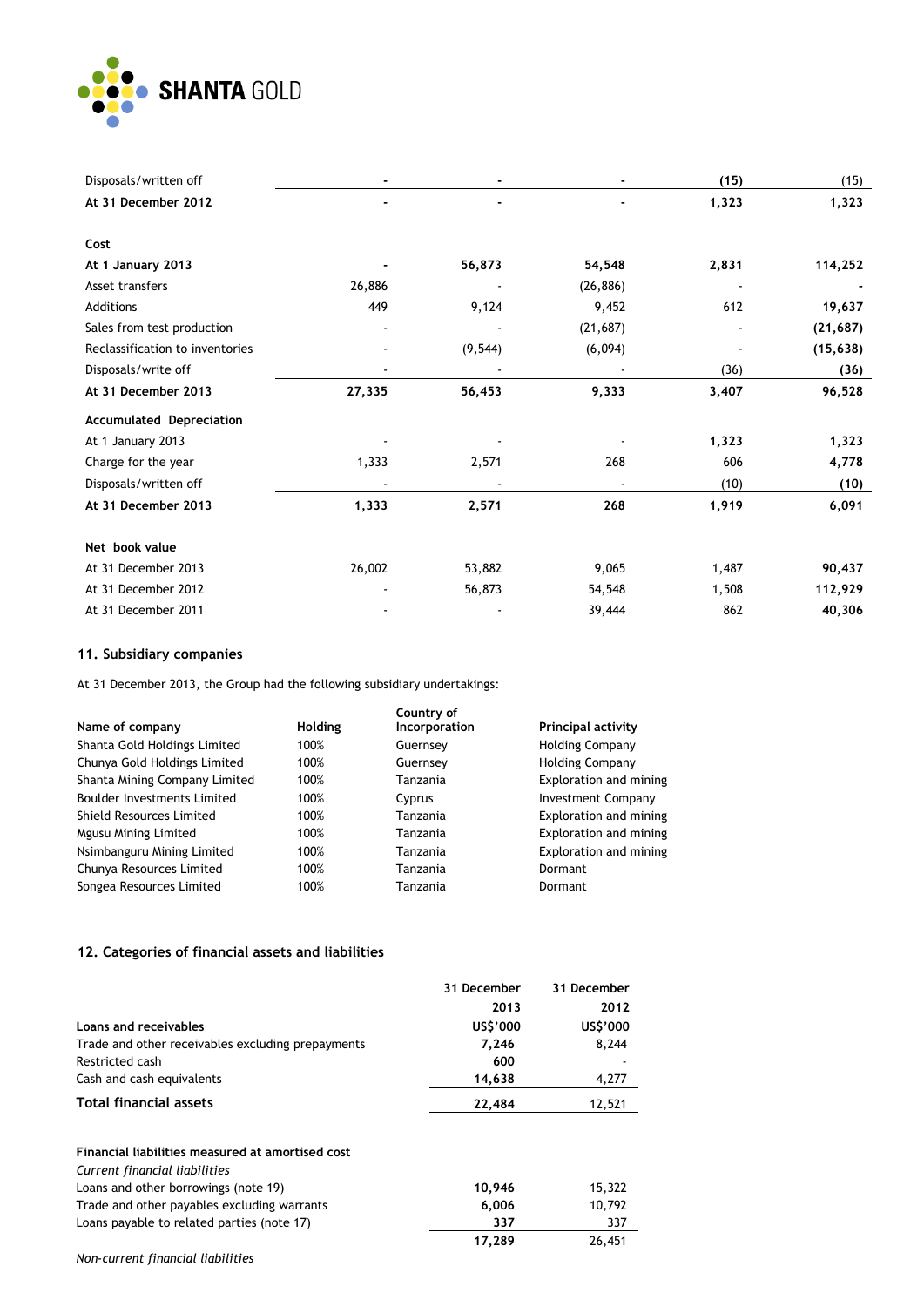

| Convertible Loan (note 20)                                  | 20,240 | 18,637 |
|-------------------------------------------------------------|--------|--------|
| Loans and other borrowings (note 19)                        | 27,342 |        |
|                                                             | 47,582 | 18,637 |
| Total financial liabilities measured at amortised cost      | 64.871 | 45,088 |
| Financial liabilities at fair value through profit or loss  |        |        |
| Current financial liabilities                               |        |        |
| Derivative financial liability - warrants (note 23)         | 537    | 6,516  |
| Total financial liabilities at fair value through profit or |        |        |
| loss                                                        | 537    | 6.516  |

#### **Fair values**

The fair values of the Group's cash trade and other receivables and trade and other payables are considered equal to the book value as they are all short term.

Loans payable to related parties are repayable on demand and their fair value is considered to approximate their book value (note 17).

Loans and other borrowings and convertible loans are initially measured at fair value and subsequently at amortised costs.

Warrants instruments measured at fair value through profit or loss have been deemed to be level 3 liabilities under the fair value hierarchy as the fair value measured of these liabilities are not based on observable market data (unobservable input).

The reconciliation of the opening and closing fair value balance of level 3 financial instruments is provided below:

|                                 | 2013           | 2012                     |
|---------------------------------|----------------|--------------------------|
| Level 3                         | US\$'000       | US\$'000                 |
| At 1 January                    | 6,516          | $\overline{\phantom{a}}$ |
| Additions in the year           | $\blacksquare$ | 6.516                    |
| Movement in fair value (note 4) | (5, 979)       | $\overline{a}$           |
| At 31 December 2013             | 537            | 6,516                    |

The sensitivity analysis of a reasonable change in one significant unobservable input, holding other inputs constant, of level 3 financial instruments is provided below:

|                                                          | Income Statement     |                      |
|----------------------------------------------------------|----------------------|----------------------|
|                                                          | Increase<br>US\$'000 | Decrease<br>US\$'000 |
| 10% change in volatility<br>10% change in risk free rate | 277<br>229           | (237)<br>(184)       |

#### **13. Trade and other receivables**

|                   | 31 December | 31 December |
|-------------------|-------------|-------------|
|                   | 2013        | 2012        |
|                   | US\$'000    | US\$'000    |
| Trade receivables | 2,999       |             |
| Prepayment        | 1,088       | 399         |
| Other receivables | 4,247       | 8,244       |
|                   | 8,334       | 8,643       |

During the year no impairments were recognised (2012: US\$Nil). The Directors consider that the carrying amount of trade and other receivables approximates their fair value.

#### **14. Reversal of bad debt**

In 2012, Shanta Mining Company Limited, a group subsidiary provided US\$1,668 million for an irrecoverable debt that it had incurred on behalf of its then joint venture partner Shield Resources Limited. In 2013, after conclusion of the 100% acquisition of Boulder Investments, this provision was reversed.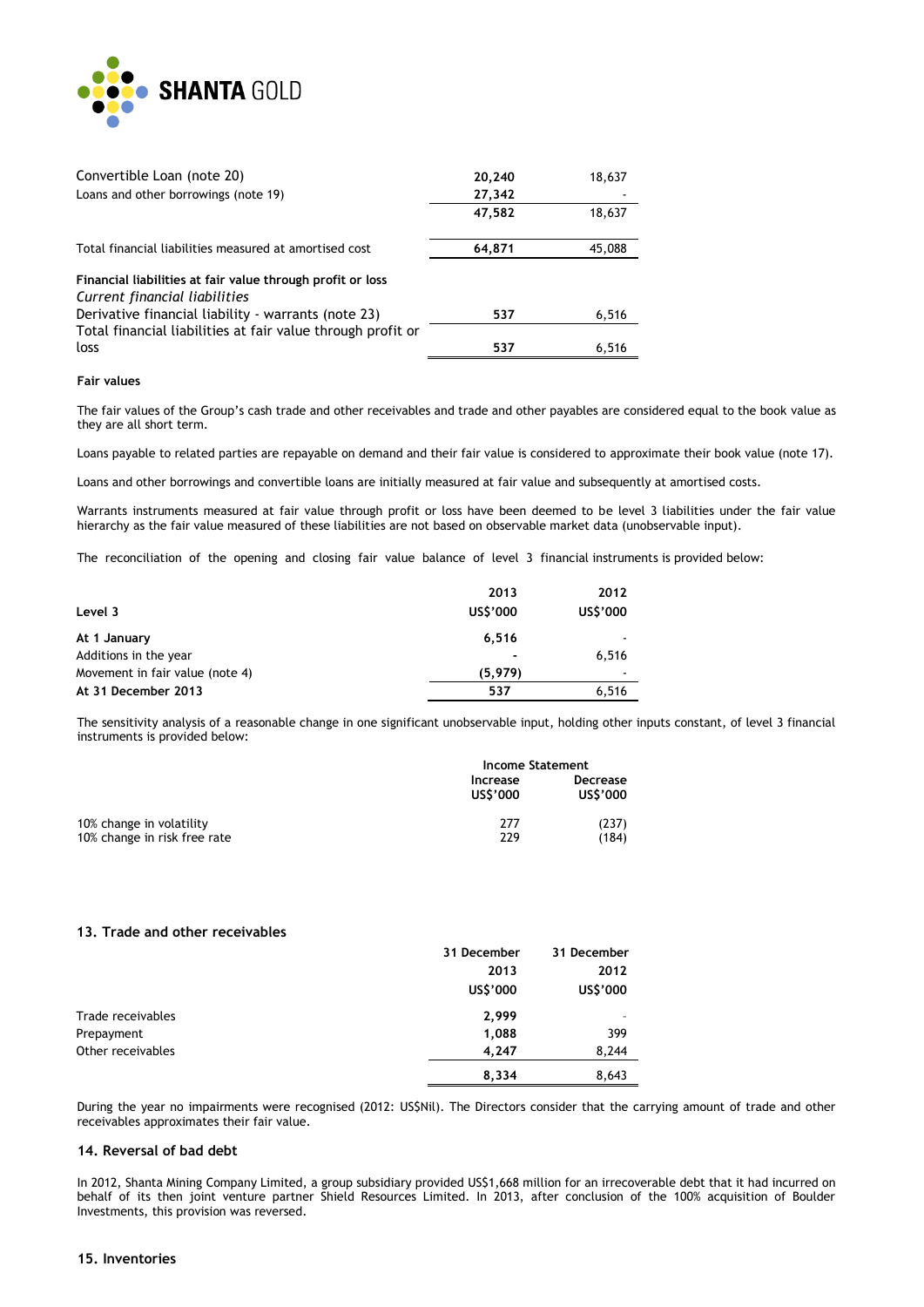

|                                          | 2013     | 2012                     |
|------------------------------------------|----------|--------------------------|
|                                          | US\$'000 | US\$'000                 |
| Plant spares and consumables             | 3,118    | ۰                        |
| Gold in ore stockpile, gold room and CIL | 13,831   | $\overline{\phantom{0}}$ |
| <b>TOTAL</b>                             | 16.949   |                          |

The amount of inventory which has been recognised as an expense in the year is US\$53,815,506 (2012: US\$Nil).

#### **16. Restricted cash**

As per IAS 7 (Classification of Restricted Cash), an amount of US\$600,000 has been shown separately as it has an external restriction placed upon it. The amount is being held by Auramet Trading LLP as collateral fees for the hedging that is in place with the Company. This amount is not for use by Auramet.

#### **17. Loans payable to related parties**

|                         | 2013     | 2012     |
|-------------------------|----------|----------|
|                         | US\$'000 | US\$'000 |
| Loans from shareholders | 337      | 337      |
|                         |          |          |

The loans payable to related parties are interest free, unsecured and repayable on demand. During the period, there were no changes to the fair value of the loans. The fair value is determined, based on amounts expected by the counter party in settlement of the loan, which is considered to be its face value as the loans are repayable on demand.

#### **18. Trade and other payables**

|                                                     | 31 December | 31 December |
|-----------------------------------------------------|-------------|-------------|
|                                                     | 2013        | 2012        |
|                                                     | US\$'000    | US\$'000    |
| Trade payables                                      | 2,169       | 7,009       |
| Accruals and other payables                         | 3,837       | 3,783       |
| Derivative financial liability - warrants (note 23) | 537         | 6,516       |
|                                                     | 6.543       | 17,308      |

Trade payables and accruals primarily comprise amounts outstanding for trade purchases and ongoing costs. The Group has financial risk management policies in place to ensure that the payables are paid within the credit time frame. The Directors consider that the carrying amounts of trade payables approximate their fair value.

#### **19. Loans and other borrowings**

|                                                      | 31 December | 31 December              |
|------------------------------------------------------|-------------|--------------------------|
|                                                      | 2013        | 2012                     |
|                                                      | US\$'000    | US\$'000                 |
| Current liabilities                                  |             |                          |
| Loans payable to FBN Bank less than 1 year (2)       | 10,946      | 15,322                   |
|                                                      | 10,946      | 15,322                   |
| Non-current liabilities                              |             |                          |
| Promissory notes (1)                                 | 4,842       |                          |
| Loans payable to FBN Bank after more than 1 year (2) | 22,500      | $\overline{\phantom{0}}$ |
|                                                      | 27,342      |                          |
| Total loans and other borrowings                     | 38,288      | 15,322                   |

#### (1) Promissory Notes

Promissory notes relate to Promissory Note 1 of US\$2.4 million and Promissory Note 2 of US\$3.1 million issued in consideration for the acquisition of Boulder (note 9) and are repayable on 15 April 2015 and 15 April 2017 respectively. The notes bear an annual interest of 2.6% and are payable semi-annually in arrears. The promissory notes are recognised at fair value and subsequently accounted at amortised cost. The fair value of the notes has been determined by discounting the cash flows using a market rate of interest which would be payable on a similar debt instrument obtained from an unconnected third party. Using a market interest rate of 9% and a contractual rate of 2.6%, the fair value of the two promissory notes of US\$2.4 million and US\$3.134 million was calculated to be US\$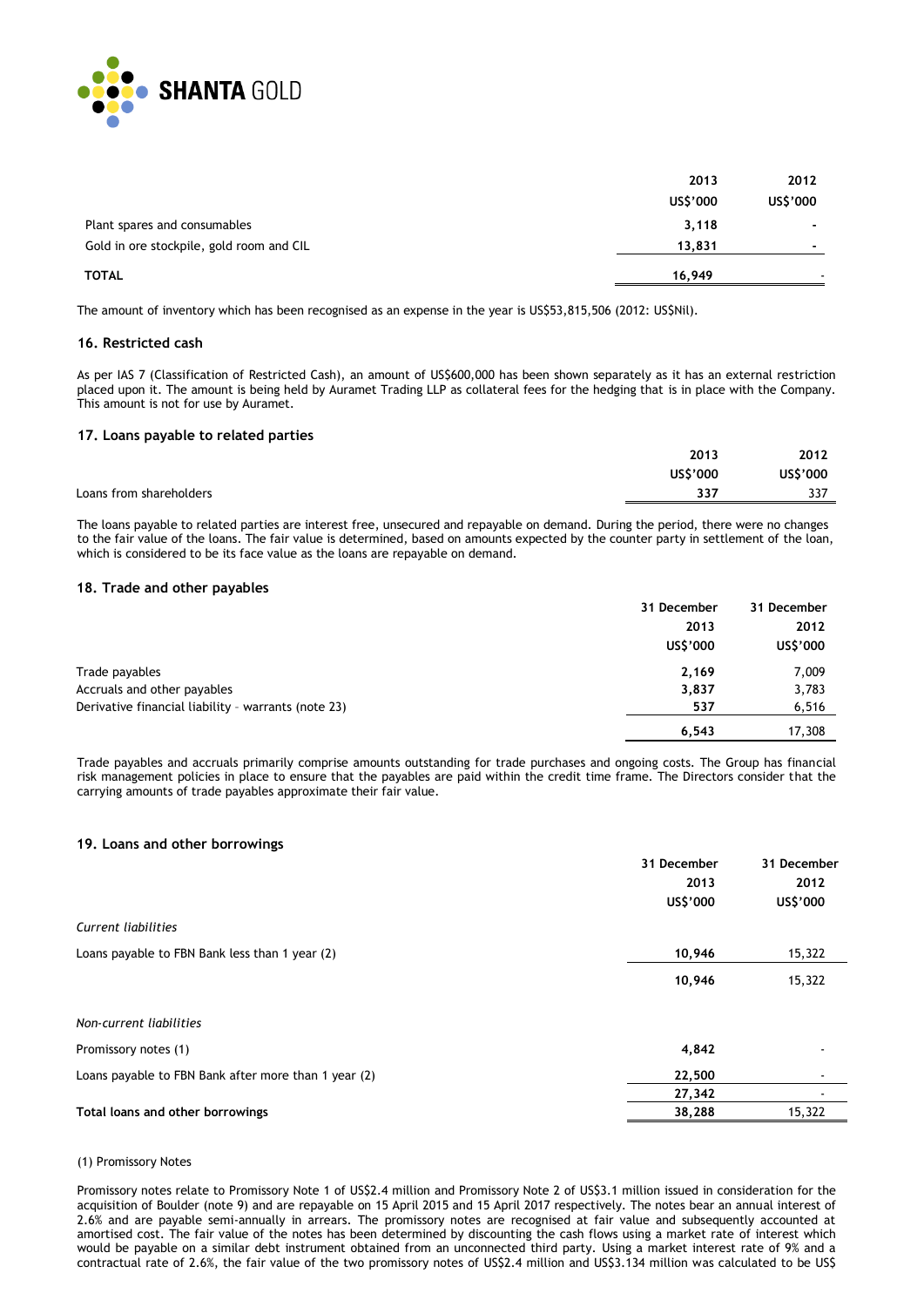

4.82 million.

#### (2) Loan from FBN Bank

Loan from FBN Bank UK Ltd relates to a US\$ 15 million working capital loan facility obtained in 2012 from FBN Bank UK Ltd, which bears an annual interest rate of LIBOR +7%. The loan is secured on the bank account which is credited with gold sales, the shares in Shanta Mining Company Limited (SMCL) and a charge over the assets of SMCL. At 31 December 2012, US\$10 million was outstanding on this loan. Capital repayments of US\$1.25 million were made per month from January 2013 to August 2013 to clear this loan. In January 2013, a further working capital loan facility of US\$30 million was obtained, and it was secured similarly to the US\$15 million loan. In August 2013, the Group's loan facilities were restructured. Repayments amounting to US\$3.75m on the US\$15 million loan together with the US\$ 30 million loan were made available to the Group as one loan of US\$33.75 million. This loan bears interest at an annual rate of LIBOR + 6.5%, and is repayable over 36 months from January 2014 at US\$937,500 per month.

In summary, the Group had a new loan facility in January 2013 of US\$30 million to which a further US\$3.75 million was taken in August making the total amount borrowed from the bank of US\$33.75 million. Capital repayments of US\$937,500 per month are being made from January 2014.

#### **20. Convertible Debt**

|                               | 31 December | 31 December |
|-------------------------------|-------------|-------------|
|                               | 2013        | 2012        |
|                               | US\$'000    | US\$'000    |
| Balance at 1 January          | 18,637      |             |
| Issued convertible notes      |             | 25,000      |
| Cash paid interest            | (2, 125)    | (1, 517)    |
| Equity element                |             | (5, 875)    |
| Coupon interest               | 2,125       | 1,418       |
| Accreted Interest (note 5)    | 1,502       | 751         |
| Debt issue costs              |             | (1, 140)    |
| Amortisation of warrant costs | 101         |             |
| At 31 December                | 20,240      | 18,637      |

The convertible loan notes relate to US\$25 million fixed coupon convertible loan notes which are due for repayment on 13 April 2017 and contain a conversion option at a price of US\$0.4686 per 1 Company share. The notes incur an interest charge of 8.5% per annum and interest is payable half yearly in April and October. They are not secured against any assets of any Group Company. The Group has determined them to be a compound financial instrument requiring a proportion of the loan to be classified as equity. The equity element represents the difference between the fair value of a similar liability with no equity conversion option and the fair value of the existing convertible notes in issue. Accreted interest is charged to the statement of comprehensive income over the life of the notes.

#### **21. Provision for Decommissioning**

|                                | 31 December | 31 December |
|--------------------------------|-------------|-------------|
|                                | 2013        | 2012        |
|                                | US\$'000    | US\$'000    |
| Balance at 1 January           | 4,129       | 1,014       |
| Increase in provision          | 1,372       | 3,035       |
| Unwinding of discount (note 5) | 324         | 80          |
| At 31 December                 | 5,825       | 4,129       |

The above provision relates to site restoration at the New Luika project, which is expected to be utilised by 2022 based on the current mineable resource. The amount of US\$5,824,658 (2012: US\$4,129,833) is included in mining properties within property, plant and equipment. The provision represents the net present value of the best estimate of the expenditure required to settle the obligation to rehabilitate environmental disturbances caused by mining operations.

#### **22. Share capital**

| Authorised                                     | 2013          | 2012    |          |
|------------------------------------------------|---------------|---------|----------|
| 665,000,000 ordinary shares of 0.01 pence each | £66,500       | £66,500 |          |
| Issued and fully paid                          | <b>Number</b> |         | US\$'000 |
| At 1 January 2012                              | 271,560,546   | 27,155  | 45       |
| Issued in year                                 | 190,266,921   | 19,027  | 30       |
| As at 31 December 2012                         | 461,827,467   | 46.182  | 75       |
| Issued in year                                 | 2,335,606     | 233     |          |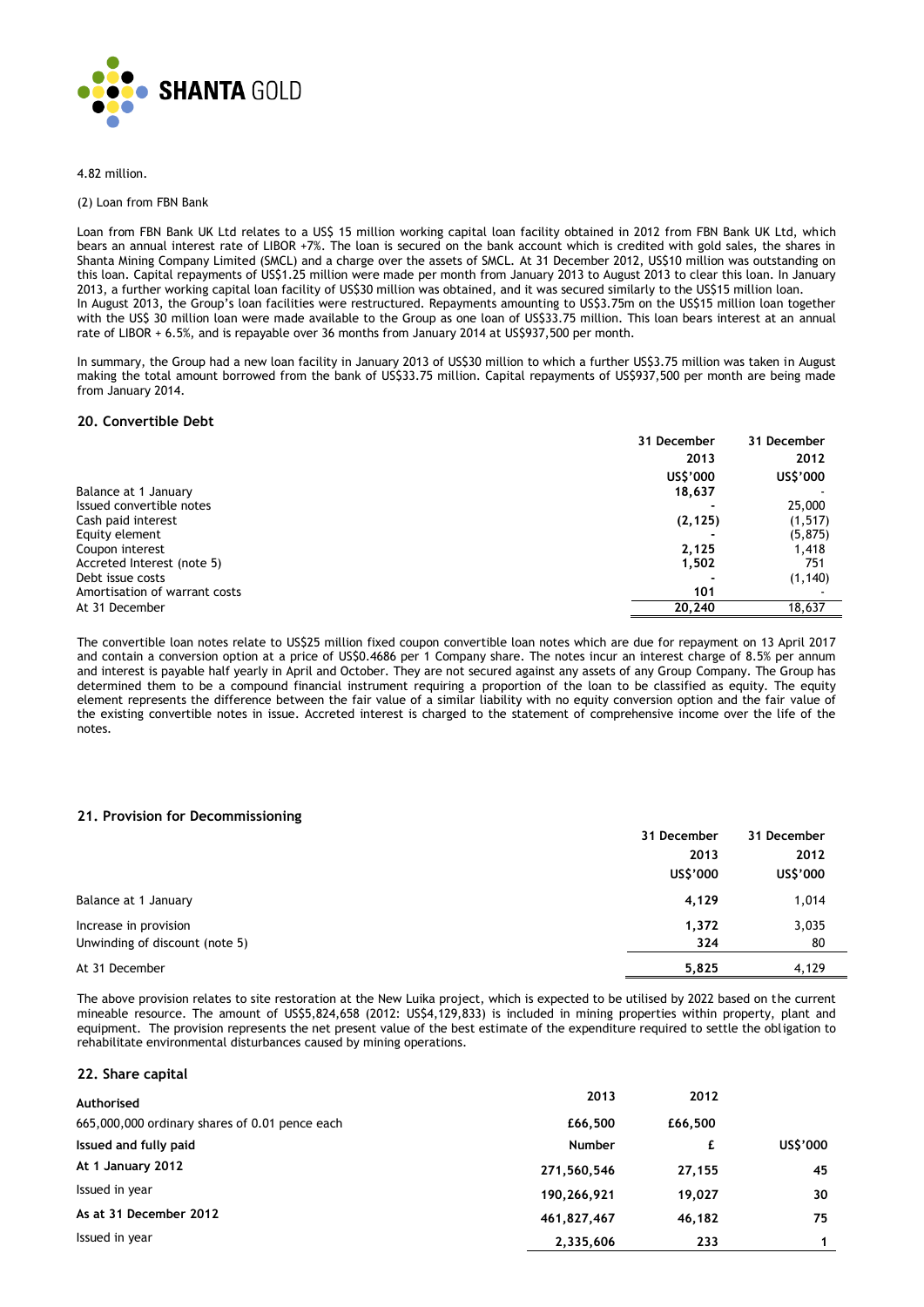

| As at 31 December 2013 | 464.163.073 | 46.415 | 70. |
|------------------------|-------------|--------|-----|
|                        |             |        |     |

All shares issued rank *pari passu* in all respects with the existing shares in issue. The Company has one class of ordinary shares which carry no right to fixed income.

## **23. Warrants issued**

During the year no warrants were issued. As at 31 December 2013, the total number of warrants deemed to be issued amounted to 31,388,089 (2012: 31,388,089) at a weighted average fair value at the grant date of GBP0.14. The fair value of these warrants was calculated using the Black-Scholes model. The warrants have decreased in value due to the fall in the share price. The exercise price of the warrants was 35 pence, and the share price at 31 December 2013 was 11.38 pence.

#### **24. Share-based payments**

*Equity-settled share option scheme* Options in issue at the year-end are as follows:

| Final exercise date | <b>Exercise price</b> | <b>Grant date</b> | Number of options |
|---------------------|-----------------------|-------------------|-------------------|
| 29 July 2015        | 25p                   | 29 July 2005      | 1,146,697         |
| 10 August 2016      | 59 <sub>p</sub>       | 10 August 2006    | 407,367           |
| 25 April 2018       | 8.5p                  | 25 April 2008     | 550,000           |
| 8 September 2019    | 6p                    | 8 September 2009  | 1,495,000         |
| 27 July 2020        | 18.2p                 | 27 July 2010      | 1,345,000         |
| 17 November 2020    | 28.3p                 | 17 November 2010  | 875,000           |
| 16 February 2021    | 35.13p                | 16 February 2011  | 100,000           |
| 26 September 2021   | 25p                   | 26 September 2011 | 2,750,000         |
| 26 September 2021   | 30 <sub>p</sub>       | 26 September 2011 | 1,500,000         |
| 26 September 2021   | 35p                   | 26 September 2011 | 2,000,000         |
| 6 January 2022      | 23.13p                | 6 January 2012    | 2,955,000         |
| 23 August 2022      | 25p                   | 23 August 2012    | 250,000           |
| 23 August 2022      | 30 <sub>p</sub>       | 23 August 2012    | 500,000           |
| 23 August 2022      | 35p                   | 23 August 2012    | 500,000           |

There were no market conditions within the terms of the grant of the options. The main vesting condition for all the options awarded was that the employee or Director remained contracted to the Company at the date of exercise. All such options, subject to the remuneration committee discretion, lapse 12 months after an employee or Director leaves the Group before the options vest. All options vest over a three-year period in tranches of 25%, 25% and 50% respectively.

|                                                               | 31 December 2013<br>Weighted<br>average<br>exercise |        |            | 31 December 2012<br>Weighted<br>average<br>exercise |
|---------------------------------------------------------------|-----------------------------------------------------|--------|------------|-----------------------------------------------------|
|                                                               | <b>Number</b>                                       | price  | Number     | price                                               |
| Details of the share options outstanding during the year are: |                                                     |        |            |                                                     |
| Outstanding at 1 January                                      | 16,909,064                                          | 0.251  | 12,866,564 | 0.25                                                |
| Adjustment - Shares lapsed                                    |                                                     |        | 40,000     |                                                     |
| Options voided during the year                                |                                                     |        | (150,000)  |                                                     |
| Granted in the year                                           |                                                     |        | 2,990,000  | 0.2313                                              |
| Granted in the year                                           |                                                     |        | 250,000    | 0.25                                                |
| Granted in the year                                           |                                                     |        | 500,000    | 0.30                                                |
| Granted in the year                                           |                                                     |        | 500,000    | 0.35                                                |
| Share options cancelled during the year                       | (500,000)                                           | 0.31   |            |                                                     |
| Share options cancelled during the year                       | (35,000)                                            | 0.2313 | (87, 500)  |                                                     |
| Outstanding at end of year                                    | 16,374,064                                          | 0.249  | 16,909,064 | 0.251                                               |
| Exercisable share options at the end of year                  | 9,394,064                                           | 0.191  | 7,480,000  | 0.191                                               |

The Binomial formula is the option pricing model applied to the grant of all options in respect of calculating the fair value of the options. The following inputs to the Binomial formula have been used in calculating the fair value of options granted in 2012:

|                          |          | 31 December 2012 |          |          |
|--------------------------|----------|------------------|----------|----------|
| Share price at grant     | £0.34    | £0.34            | £0.34    | £0.23    |
| Option exercise price    | £0.25    | £0.30            | £0.35    | £0.231   |
| Expected life of options | 10 years | 10 years         | 10 years | 10 years |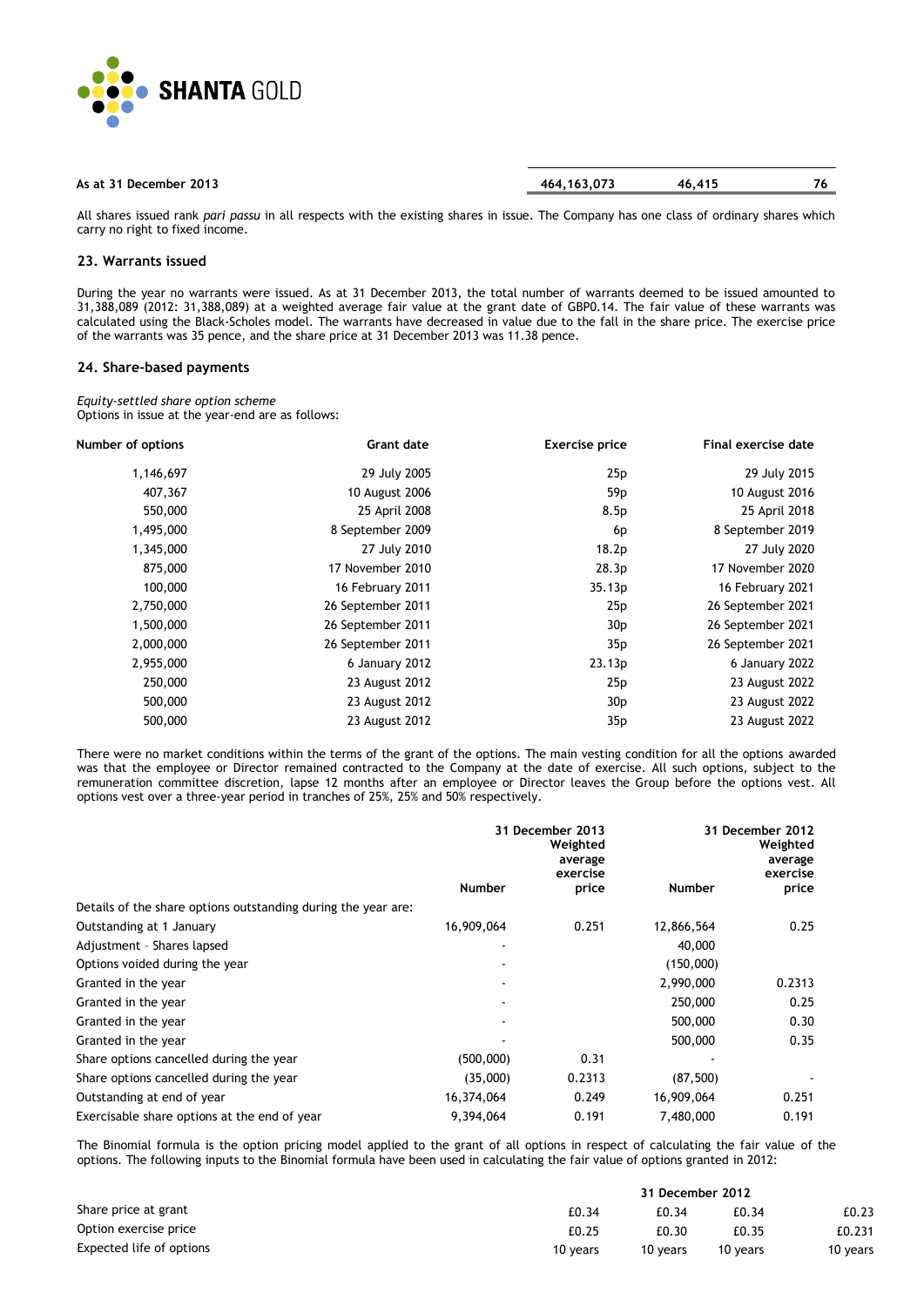

| Expected volatility                  | 55%       | 55%       | 55%       | 55%          |
|--------------------------------------|-----------|-----------|-----------|--------------|
| Expected dividend yield              | 0%        | 0%        | 0%        | 0%           |
| Risk free rate                       | 1.70%     | 1.70%     | 1.70%     | 1.70%        |
| Grant date                           | 23-Aug-12 | 23-Aug-12 | 23-Aug-12 | $6 - Jan-12$ |
| Fair value per share option          | £0.240    | £0.229    | £0.219    | £0.148       |
| Exchange rate used                   | 1.585     | 1.585     | 1.585     | 1.56         |
| Total charge over the vesting period | \$94,989  | \$181.336 | \$173,645 | \$700,984    |

Volatility has been based on the Company's trading performance to 31 December 2012. The risk free rate has been determined from government zero coupon stock of equivalent maturity.

#### **Share based payments**

#### *Long-term incentive plan (LTIP)*

Share awards are granted to employees and Directors on a discretionary basis, and the remuneration committee decides whether to make share awards under the LTIP at any time. During the year, the following shares were awarded:

| Number of shares | Grant date     | <b>Exercise price</b> | Final exercise date |
|------------------|----------------|-----------------------|---------------------|
| 1,110,000        | 01 April 2013  | 0 <sub>D</sub>        | 01 April 2017       |
| 2,310,000        | 01 April 2013  | 0 <sub>D</sub>        | 01 April 2017       |
| 1,010,000        | 01 April 2013  | 0 <sub>p</sub>        | 01 April 2017       |
| 2,250,000        | 1 January 2013 | 0 <sub>D</sub>        | 1 October 2022      |

The Company's mid-market closing share price at 31 December 2013 was 11.38 pence (2012: 18 pence). The lowest and highest midmarket closing price during the year was 8.88 pence (2012: 17.1 pence) and 23.75 pence (2012: 31.96 pence) respectively.

The 1,110,000 shares awarded on 1 April 2013, were vested on the date of grant. The full fair value on the date of grant has been charged to the Income Statement.

The vesting conditions of the 2,310,000 shares awarded on 1 April 2013 are dependent on meeting certain market conditions. The fair value at the date of grant was determined using a probability of meeting the market conditions using the Monte Carlo method.

| Monte Carlo inputs for shares awarded | Share price $(f)$ | Share price $(f)$ |
|---------------------------------------|-------------------|-------------------|
|                                       | 20 <sub>p</sub>   | 30 <sub>p</sub>   |
|                                       | 0.1255            | 0.089             |
| Total options                         | 1,155,000         | 1,155,000         |
| <b>Total Options value</b>            | 144,953           | 102,795           |
| Exchange rate                         | 1.51820           | 1.51820           |

The vesting periods for the 1,010,000 shares awarded on 1 April were that 25% would vest on 31 March 2015, another 25% would vest on 31 March 2016, and then 50% would vest on 31 March 2017, subject to the recipients being in the Group's employment on these dates.

The vesting periods for the 2,250,000 shares awarded to Rock Investments Trading Limited (a Company in which Michael Houston has an interest) were that half will vest when the average market capitalisation of Shanta Gold Limited equals or exceeds US\$250 million during five consecutive working days, and the other half will vest when the average market capitalisation of Shanta Gold Limited equals or exceeds US\$350 million during five consecutive working days, as shown on the London Stock Exchange website and converted from Pounds Sterling to US Dollars using such rate as the Board determines to be the prevailing rate or rates for that period, and that on the date when this performance condition is satisfied, that he is still an employee of Rock Investments Trading Limited, or that Rock Investments Trading Limited continues to provide services to Shanta Gold Limited or a Group Company.

The fair value at the date of grant was determined using a probability of meeting the market conditions using the Monte Carlo method.

#### **Monte Carlo Model inputs for Rock Investments shares**

|                                                                         | Market capitalisation | Market capitalisation |
|-------------------------------------------------------------------------|-----------------------|-----------------------|
| Per Simulation model provided by Valuations department: Option<br>value | 0.1699                | 0.1559                |
| Total options                                                           | 1,125,000             | 1,125,000             |
| <b>Total Options value</b>                                              | 191.138               | 175,388               |
| Exchange rate                                                           | 1.61620               | 1.61620               |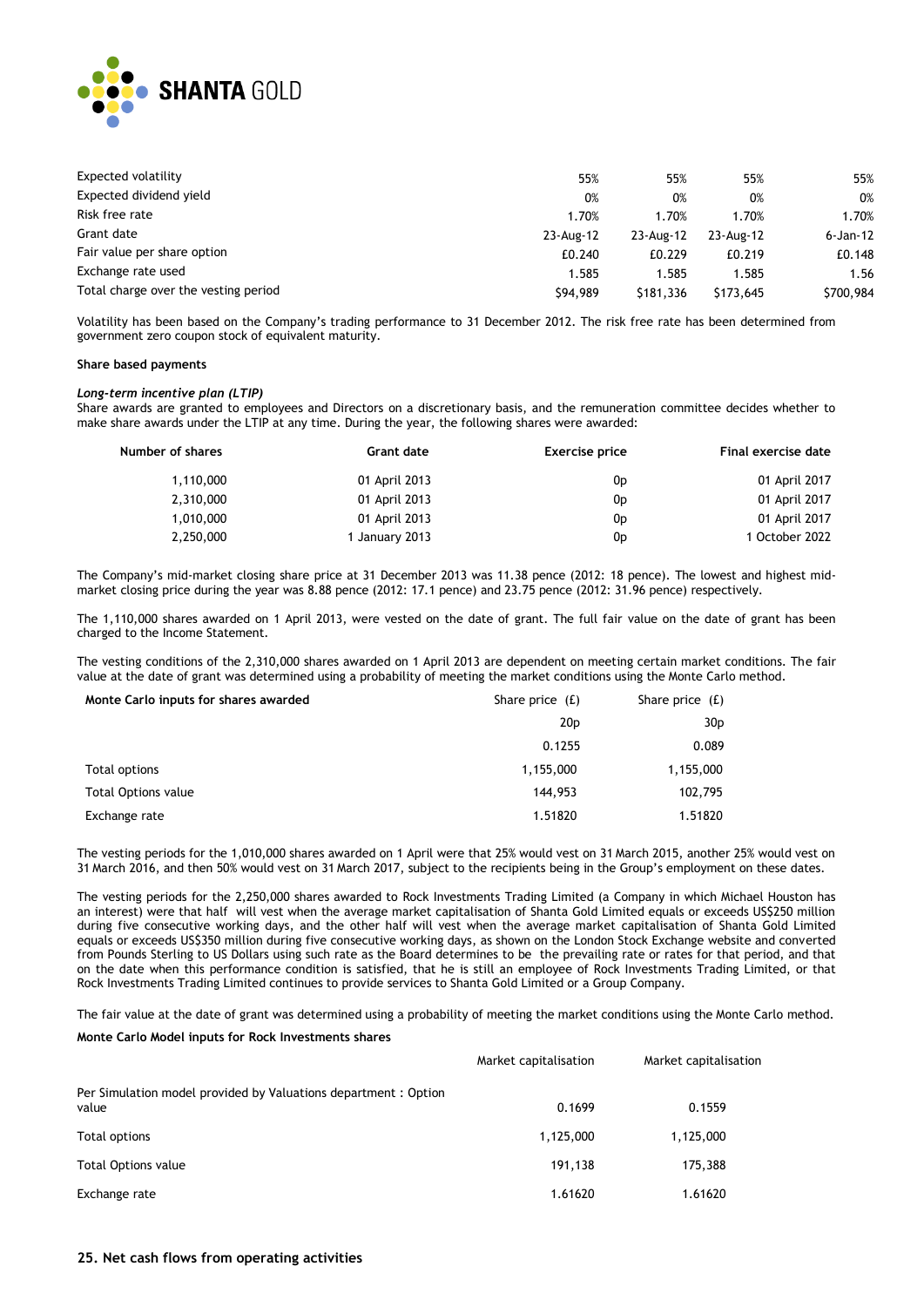

|                                                        | 31 December | <b>Restated</b><br>31 December |
|--------------------------------------------------------|-------------|--------------------------------|
|                                                        | 2013        | 2012                           |
|                                                        | US\$'000    | US\$'000                       |
| Profit / (Loss) for the year                           | 759         | (14, 747)                      |
| Adjustments for:                                       |             |                                |
| Taxation                                               | (5, 125)    |                                |
| Depreciation / amortisation                            | 4,783       | 401                            |
| Gain on disposal of assets                             | (5)         |                                |
| Impairment of prospecting licences                     |             | 189                            |
| Share option costs                                     | 1,426       | 1,536                          |
| Reversal of provision for bad debt                     | (1,668)     | 1,668                          |
| Loss on settlement of pre-existing relationship        | 1,500       |                                |
| Capitalised sales from test production                 | 21,687      |                                |
| Costs transferred from mining properties               | 15,638      |                                |
| Exchange loss                                          | 726         |                                |
| Finance income (note 4)                                | (6, 019)    | (263)                          |
| Finance expense (note 5)                               | 7,213       | 4,366                          |
| Operating cash flow before movement in working capital | 40,915      | (7,018)                        |
| Increase in inventories                                | (16, 949)   |                                |
| Decrease/(Increase) in receivables                     | 309         | (8, 330)                       |
| (Decrease)/increase in payables                        | (4,786)     | 10,755                         |
|                                                        | 19,489      | (4, 593)                       |
| Interest received                                      | 40          | 263                            |
| Net cash flow from operating activities                | 19,529      | (4, 330)                       |

### **26. Financial risk management**

In common with other businesses, the Group is exposed to risks that arise from its use of financial instruments. This note describes the Group's objectives, policies and processes for managing those risks and the methods used to measure them. Further quantitative information in respect of these risks is presented throughout these financial statements.

There have been no substantive changes in the Group's exposure to financial instrument risk nor its objectives, policies and processes for managing those risks or the method used to measure them from the previous period unless otherwise stated in this note.

### **Principal financial instruments**

The principal financial instruments used by the Group, from which financial Instrument risk arises are as follows:

- Loans and receivable
- Cash and cash equivalents
- Restricted cash
- Trade and other payable
- Loans
- Convertible Loan Notes
- Loans to related parties

The Group held no derivative financial instruments during the years ended 31 December 2012 and 31 December 2013.

#### **General objectives, policies and processes**

The Board has overall responsibility for the determination of the Group's risk management objectives and policies and, whilst retaining ultimate responsibility for them, it has delegated the authority for designing and operating processes that ensure the effective implementation of the objectives and policies to the Group's finance function. The Board receives quarterly information from the Group's management through which it reviews the effectiveness of the processes put in place and the appropriateness of the objectives and policies it sets. The overall objective of the Board is to set policies that seek to reduce risk as far as possible without unduly affecting the Group's competitiveness and flexibility.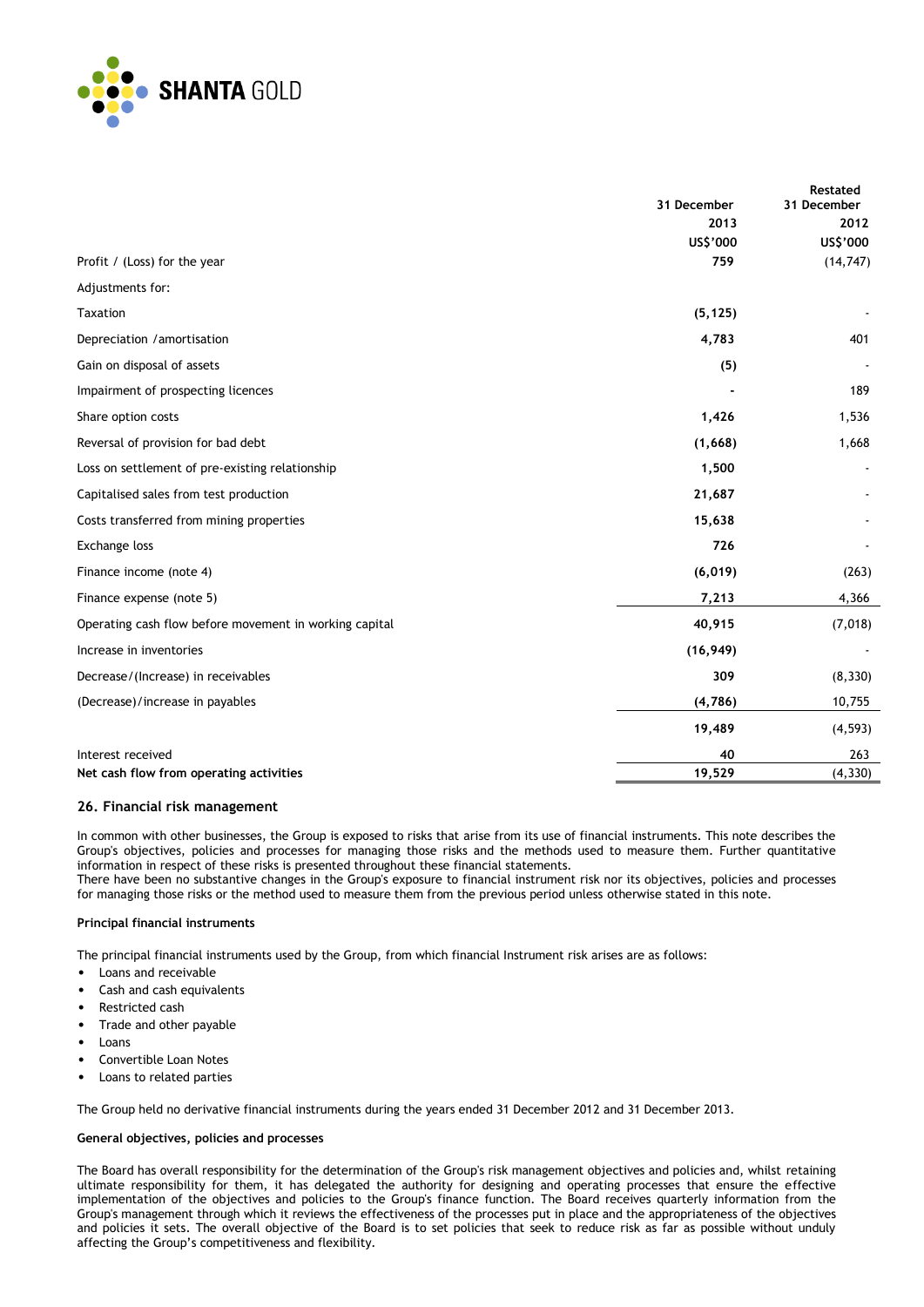

The Group is exposed to interest rate risks, credit risks, liquidity risks and currency risks arising from the financial instruments it holds.

The risk management policies employed by the Group to manage these risks are set out below.

#### **26.1 Interest rate risk**

The Group's exposure to interest rate risk relates to the Group's cash and cash equivalents and FBN loans. Interest rate risk is the risk that the value of financial instruments will fluctuate due to the changes in market interest rates. All cash deposits as well as FBN loans are at floating rates and the Group exposes itself to the fluctuation of the interest rate that is inherent in such a market.

The current LIBOR rate for US\$ (1 month) is 0.15%. The FBN loans bear interest at LIBOR + 6.5%. Currently, the interest charge per month is an average of US\$170,000. A 0.1% change in the LIBOR rate will increase or decrease the interest charge by US\$3,000.

The Group's cash and cash equivalents are carried at an effective interest rate of 1% (2012: 1%). The annualised effect of a 1% (2012:1%) decrease in the interest rate at the reporting date on that variable rate deposits carried at that date with all other variables held constant, would have resulted in an increase in a post-tax gain for the year of US\$7,590 (2012: US\$147,470). A 1% (2012:1%) increase in the interest rate would, on the same basis, decrease post tax gain by the same amount.

#### **26.2 Credit risk**

Credit risk arises when a failure by counter-parties to discharge their obligations could reduce the amount of future cash inflows from financial assets on hand at the reporting date.

The Group's exposure to credit risk is explained below:

#### *a) Trade and other receivables*

The Group generates revenue from the sale of gold and silver. In the event of a default by a debtor of amounts due from other receivables, the Group will be able to meet those costs. Sales are made principally to one customer. However, the Group has no significant credit risk exposure as majority of the sale is paid for on the same day or soon after the delivery. The Group did not recognise any impairment during the year and there were no other receivables that were past due. As a condition of the forward sales contracts, an amount of US\$ 600,000 was paid to Auramet Trading LLC as collateral fees.

#### *b) Cash and cash equivalents*

The Group has significant concentration of credit risk arising from its bank holdings of cash and cash equivalents. To manage this exposure, the Group has a policy of maintaining its cash and cash equivalents with counterparties that have a credit listing of at least A from independent rating agencies. Given this high credit rating, the Directors do not expect any counterparty to fail. The Board has reviewed the maximum exposure on the Group financial assets and has concluded that the carrying values as at reporting date are fully recoverable.

#### *c) Restricted cash*

The Group has paid to Auramet Trading LLC, an amount of US\$600,000 as collateral fees for the forward sales contracts that it has set up with Auramet. Although the Group has no control over the money, Auramet cannot use the money.

#### **26.3 Liquidity risk**

Liquidity risk is the risk that arises when the maturity of assets and liabilities does not match. An unmatched position potentially enhances profitability, but can also increase the risk of losses. The Group has procedures with the object of minimising such losses such as maintaining sufficient cash and other highly liquid current assets. Cash and cash equivalents are placed with financial institutions on a short-term basis reflecting the Group's desire to maintain high levels of liquidity in order to enable timely completion of transactions. All financial liabilities have a maturity of less than three years or have no specific repayment dates. The maturity of financial liabilities is as follows:

|                             |                  | 31 December 2013 |              |  |
|-----------------------------|------------------|------------------|--------------|--|
|                             | US\$'000         | US\$'000         | US\$'000     |  |
|                             | On demand        | Within 1 year    | After 1 year |  |
| Loans to related parties    | (337)            |                  |              |  |
| Loans and other borrowings  |                  | (10, 946)        | (22, 500)    |  |
| Promissory notes            |                  |                  | (5, 534)     |  |
| Other payables and accruals | (6,006)          |                  |              |  |
|                             | (6, 343)         | (10, 946)        | (28, 034)    |  |
|                             | 31 December 2012 |                  |              |  |
|                             | US\$'000         | US\$'000         | US\$'000     |  |
|                             | On demand        | Within 1 year    | After 1 year |  |
| Loans from shareholders     | (337)            |                  |              |  |
| Loans and other borrowings  |                  | (15, 323)        | (25,000)     |  |
| Other payables and accruals | (10, 792)        |                  |              |  |
|                             | (11, 129)        | (15, 323)        | (25,000)     |  |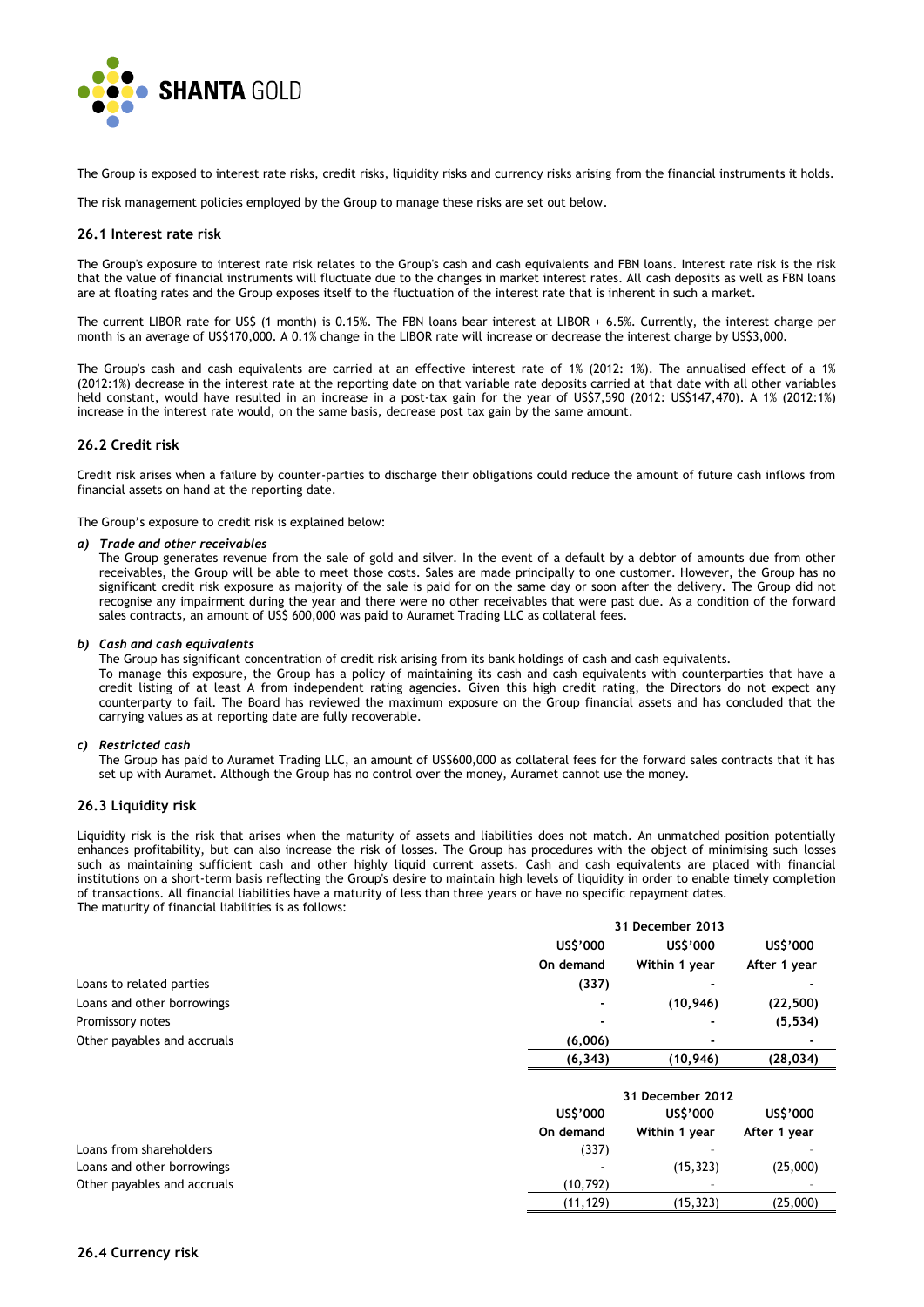

Currency risk is the risk that the value of financial instruments will fluctuate due to change in foreign exchange rates. Currency risk arises when future commercial transactions and recognised assets and liabilities are denominated in the currency that is not the Group's measurement currency.

The Group is exposed to foreign exchange risk arising from various currency exposures primarily with respect to the Tanzanian Shilling and Sterling, but these are not significant as most of the transactions are in USD. However, the Group's management monitors the exchange rate fluctuations on a continuous basis and acts accordingly.

|                                  |                  | 31 December 2013 |            |              |  |
|----------------------------------|------------------|------------------|------------|--------------|--|
|                                  | US\$             | <b>TZS</b>       | <b>GBP</b> | <b>Total</b> |  |
|                                  | US\$'000         | US\$'000         | US\$'000   | US\$'000     |  |
| Trade and other receivables      | 8,334            |                  |            | 8,334        |  |
| Cash and cash equivalents        | 14,429           | 110              | 99         | 14,638       |  |
| Trade and other payables         | (5,889)          | (73)             | (581)      | (6, 543)     |  |
| Loans payable to related parties | (337)            | $\blacksquare$   |            | (337)        |  |
| Restricted cash                  | 600              |                  |            | 600          |  |
| Loans and other borrowings       | (38, 288)        |                  |            | (38, 288)    |  |
| Convertible loan notes           | (20, 240)        |                  |            | (20, 240)    |  |
| Net exposure                     | (41, 391)        | 37               | (482)      | (41, 836)    |  |
|                                  | 31 December 2012 |                  |            |              |  |
|                                  | US\$             | <b>TZS</b>       | <b>GBP</b> | <b>Total</b> |  |
|                                  | US\$'000         | US\$'000         | US\$'000   | US\$'000     |  |
| Trade and other receivables      | 8,244            |                  |            | 8,244        |  |
| Cash and cash equivalents        | 4,277            |                  | 1,068      | 5,345        |  |
| Trade and other payables         | (10, 544)        |                  | (6, 764)   | (17, 308)    |  |
| Loans payable to related parties | (337)            |                  |            | (337)        |  |
| Loans and other borrowings       | (15, 322)        |                  |            | (15, 322)    |  |
| Convertible loan notes           | (18, 637)        |                  |            | (18, 637)    |  |
| Net exposure                     | (32, 319)        |                  | (5,696)    | (38, 015)    |  |

The Group's policy is, where possible, to allow Group entities to settle liabilities denominated in their functional currency. In order to monitor the continuing effectiveness of this policy, the Board reviews quarterly the liabilities, analysed by the major currencies held by the Group of liabilities due for settlement and expected cash reserves.

The following significant exchange rates applied during the year:

|       | Average rate |       | Spot rate |       |
|-------|--------------|-------|-----------|-------|
|       | 2013         | 2012  | 2013      | 2012  |
| TZS 1 | 0.001        | 0.001 | 0.001     | 0.001 |
| GBP 1 | 1.5643       | 1.588 | 1.6488    | 1.616 |

#### **26.5 Capital risk management**

The Group's objectives when managing capital are to safeguard the Group's ability to continue as a going concern in order to provide returns for shareholders and benefit for other stakeholders and to maintain an optimal capital structure to reduce the costs of capital.

In order to maintain or adjust the capital structure the Company may return capital to shareholders and issue new shares, or when profitable, adjust the amount of dividends paid to shareholders.

The Group has a US\$33.75 million loan facility from FBN Bank in the United Kingdom, all of which has been drawn down. Additional funding could be required if revenue is not as expected.

#### **27. Related party transactions**

Details of the Directors' remuneration, share options and other key management personnel are contained within note 6 and the Directors report. Michael Houston, the CEO, is the only executive Director. Directors are considered key management.

Details of Directors' share based payments are disclosed in the Directors' Report.